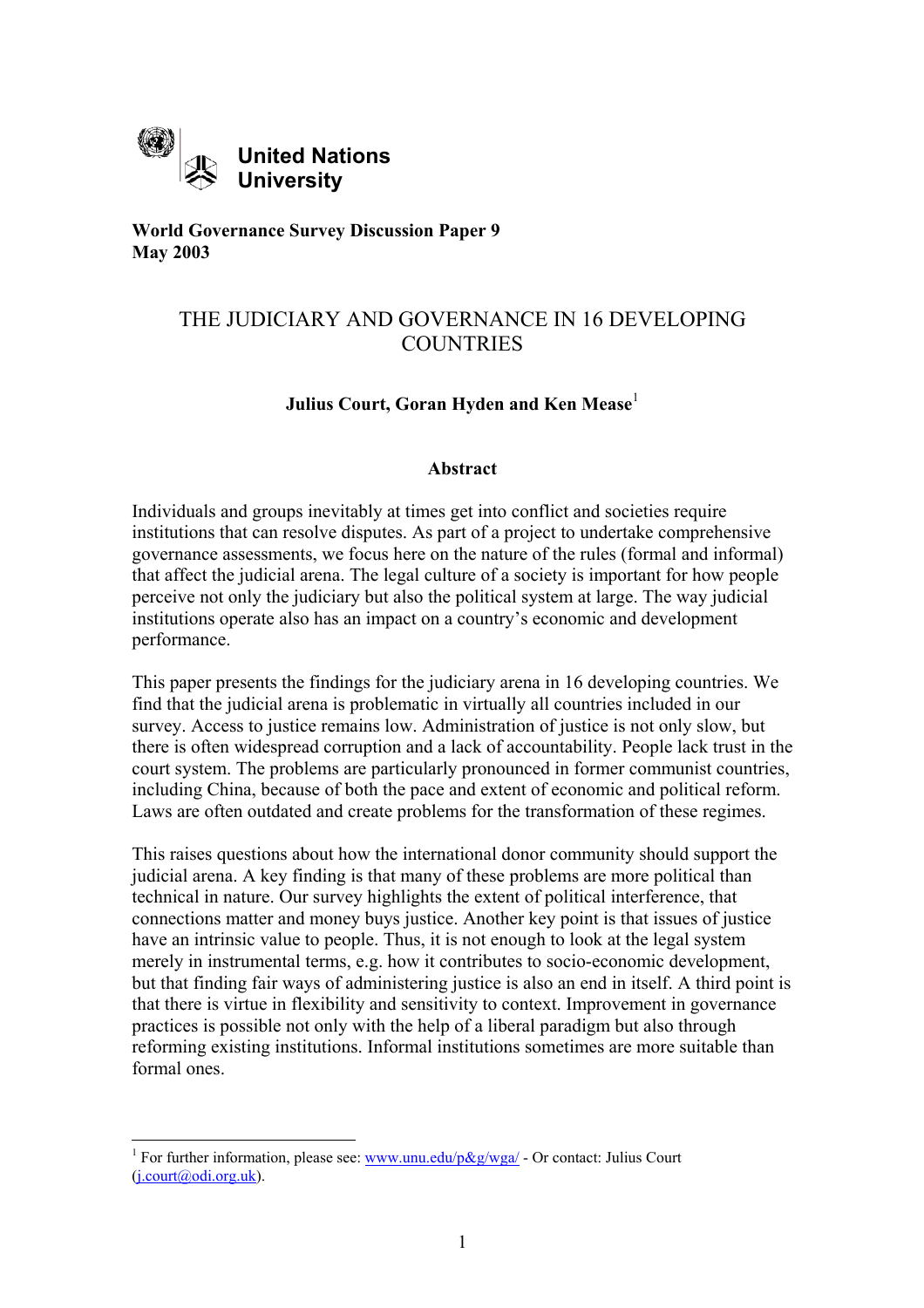# **Introduction**

### Assessing Governance

UN Secretary-General Kofi Annan has stated that 'good governance is perhaps the single most important factor in eradicating poverty and promoting development.<sup> $2$ </sup> If governance matters, so does the need for more reliable and valid data on key governance processes. Many analysts believe, however, that current indicators provide inadequate measures of key governance processes. Based on the perceptions of experts within each country, governance assessments were undertaken in 16 developing and transitional societies, representing 51 per cent of the world's population. The aim of the World Governance Survey (WGS) was to generate new, systematic data on governance processes.

To facilitate cohesive data collection and analysis, the governance realm was disaggregated into six arenas:

- (i) Civil Society, or the way citizens become aware of and raise political issues;
- (ii) Political Society, or the way societal interests are aggregated in politics;
- (iii) Executive, or the rules for stewardship of the system as a whole;
- (iv) Bureaucracy, or the rules guiding how policies are implemented;
- (v) Economic Society, or how state-market relations are structured; and,
- (vi) Judiciary, or the rules for how disputes are settled.

The project identified 30 indicators based on widely held 'principles' of good governance – participation, fairness, decency, accountability, transparency and efficiency – with five indicators in each arena.

In each country, a national coordinator selected a small panel of experts  $- c35-40$  wellinformed-persons (WIPs) to complete the assessment. The panel included, amongst others, government officials, parliamentarians, entrepreneurs, researchers, NGO

<span id="page-1-0"></span> 2 Kofi Annan, *Partnerships for Global Community: Annual Report on the Work of the Organisation* (UN, 1998).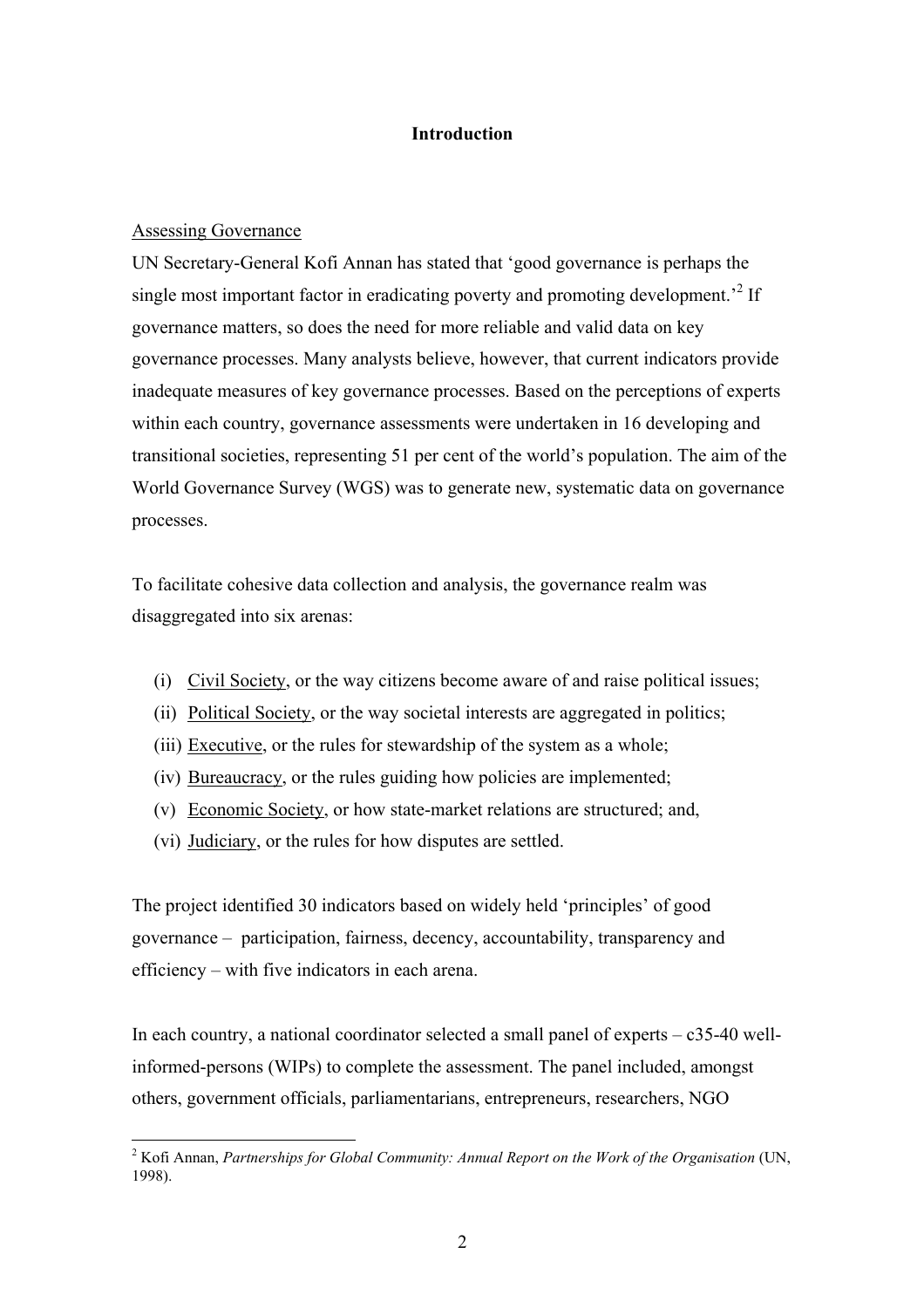representatives, lawyers and civil servants. Respondents were asked to rank each answer on a scale from 1 to 5; the higher the score, the better. In addition, respondents were invited to provide qualitative comments. The total governance scores have a very robust correlation (0.77) with the country scores in Kaufmann et al.'s aggregate governance indicators, indicating the validity of the results.<sup>3</sup> Previous discussion papers looked at the issues of *Governance and Development*[4](#page-2-1) and *Assessing Governance: Methodological Challenges*<sup>[5](#page-2-2)</sup> as well as presenting the findings for each of the other governance arenas. This paper focuses on the judiciary.

## The Judicial Arena

 $\overline{a}$ 

The judicial arena is an integral part of a political process approach to governance, but it is also somewhat different from the others we have analyzed and discussed. Its *raison d'être* is derived from the social or political dynamics in the other arenas. As individuals live their lives, they inevitably at times get into conflict with others. Some conflicts may be of a purely private or civil nature, e.g. a dispute over inheritance rights. Others may be public, i.e. stemming from a person's interaction with government agencies. Many of the latter involve not just a single person but also a group or an organization. Each society, therefore, whether developing or developed, requires institutions and structures that can resolve disputes between contending parties. We are interested here in the extent to which the rules constituting the judicial arena are viewed by the WIPs as effective in administering justice.

Administration of justice may take different forms. In a historical perspective, it is clear that resolving conflicts in pre-modern societies typically lay with the sovereign – a king or a chief. In such places, many of the functions that we consider separate today – legislation, implementation, and adjudication – were controlled by this sovereign authority. As societies became more complex and spanned over larger territories, the need for differentiation and decentralization of this authority increased. Thus, while

<span id="page-2-0"></span><sup>&</sup>lt;sup>3</sup> Daniel Kaufmann, Aart Kraay and Pablo Zoido-Lobatón, 'Governance Matters II: Updated Indicators for 2000/01', *World Bank Policy Research Working Paper No. 2772*, 2002. 4

<span id="page-2-1"></span>Goran Hyden and Julius Court, 2002, *Governance and Development, World Governance Survey Discussion Paper 1*, Tokyo: UNU. 5

<span id="page-2-2"></span><sup>&</sup>lt;sup>5</sup> Julius Court, Goran Hyden and Kenneth Mease, 2002, *Assessing Governance: Methodological Challenges, World Governance Survey Discussion Paper 2*, Tokyo: UNU.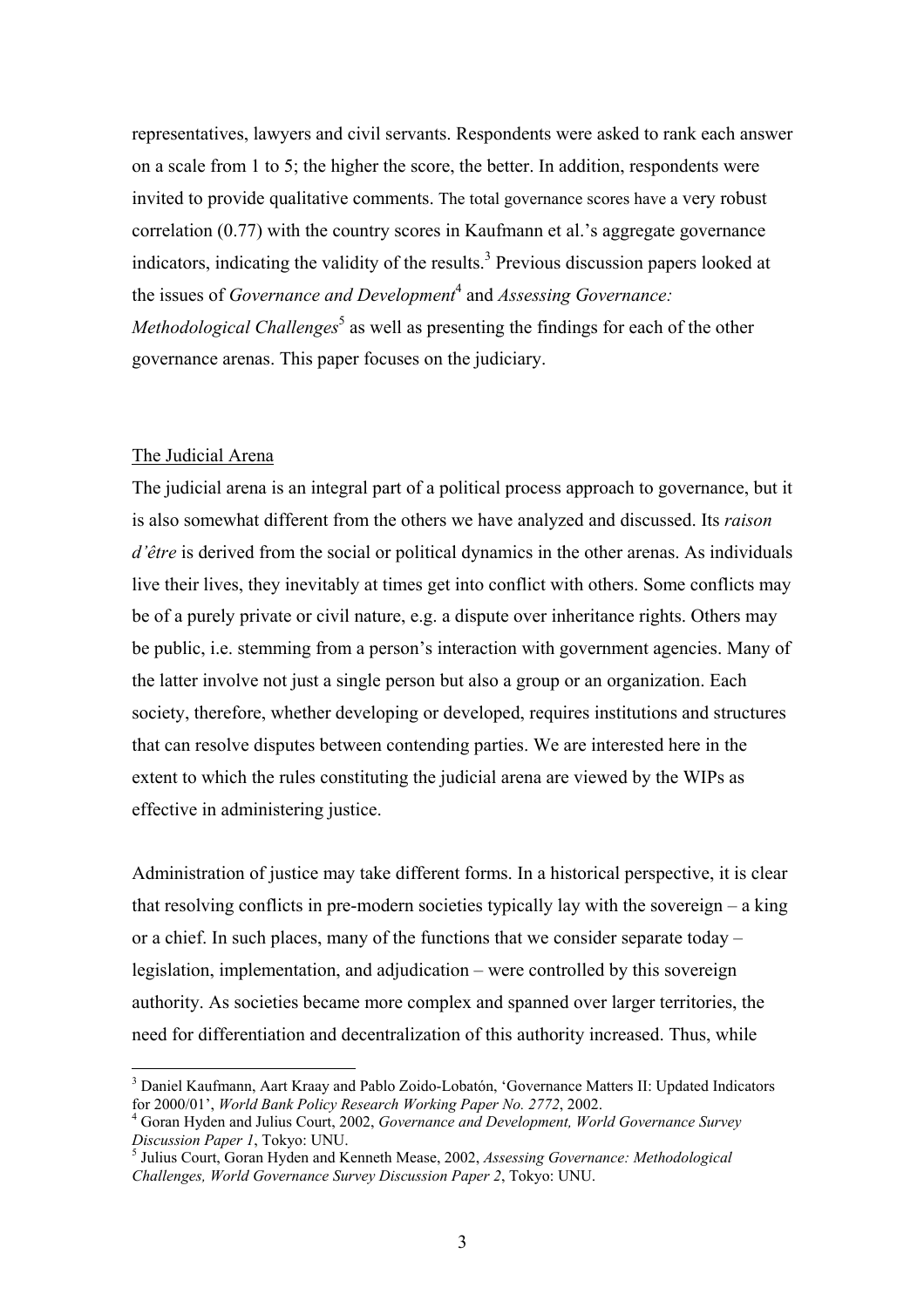each society had an authority dispensing justice in one form or another, the evolution of a legal system with special courts is a product of growing social differentiation and expansion of economic and political scale $<sup>6</sup>$  $<sup>6</sup>$  $<sup>6</sup>$ . Part of the inspiration for this development</sup> can be found in the religious sphere, part of it in the changes that took place in the secular realm. Few have paid more attention to this process than Max Weber. He examined it with a view to differentiating between the pre-modern and modern systems of law, the latter being largely a product of the emergence of a capitalist economic system. Weber, however, was also sensitive to the tensions that arose in the Western legal tradition as a result of its dual religious and secular origin. Thus, he argued that law was based on either substantive or formal rationality. The latter signifies the formulation and application of abstract rules by a process of logical generalization and interpretation. Its emphasis is on collecting and rationalizing by logical means all the legally valid rules and forming them into an internally consistent set of legal propositions. As capitalism expanded across wider reaches of the world, this type of reasoning became necessary to sustain that economic system. Substantive rationality, on the other hand, accords prominence not to logical consistency but to ethical considerations, utility, and expediency. It reflects the belief that all human beings act with certain values in mind, whether or not they are utilitarian, and regardless of their origin. $<sup>7</sup>$ </sup>

This brief excursion into the history of the Western legal tradition is made with the view to making a few important observations on the issues analyzed in this paper. The first is that the legal tradition of the West is not uniform, but has given rise to a variety of legal systems, one being the difference between civil and common law. The second is that rules for administering justice were originally part of an oral tradition. The extent to which they were formalized and when this happened, vary from one society to another. For example, in the West, the formalization of a legal system and the creation of professional courts began in earnest in the  $11<sup>th</sup>$  and  $12<sup>th</sup>$  century<sup>8</sup>. As this transition

<span id="page-3-0"></span><sup>&</sup>lt;sup>6</sup> The earliest Anglo-Saxon legal compilation was the Laws of Ethelbert, ruler of Kent, who had married a Christian, and had himself been converted to Christianity by one the Pope's own emissaries, Augustine. See Harold J. Berman, *Law and Revolution: The Formation of the Western Legal Tradition*. Cambridge MA: Harvard University Press 1983, p. 54.

<span id="page-3-1"></span>For more detail, see Max Rheinstein (ed.), *Max Weber on Law in Economy and Society*. Cambridge MA: Harvard University Press 1966.

<span id="page-3-2"></span>Berman, *op.cit*., p. 54 ff.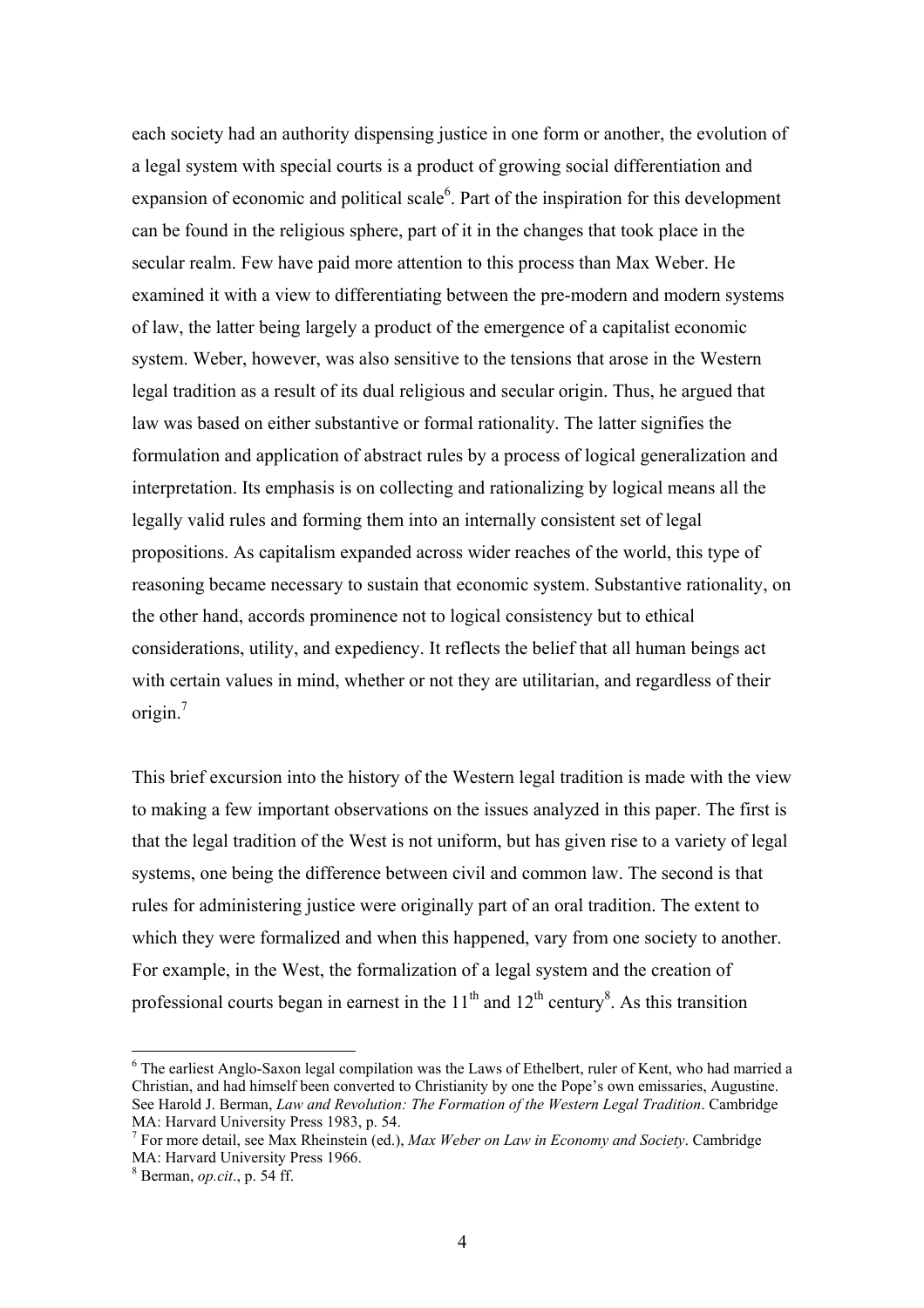continued, old rules were recast in a new combination. Nature became property; economic relations became contract; and, conscience became will and intent. The third point is that as the West extended its influence around the world during the era of imperialism in the  $19<sup>th</sup>$  and  $20<sup>th</sup>$  centuries, its agents encountered the persistence of old rules. A major issue, therefore, was what to do with them: eliminating them because they were seen as archaic or barbaric? leaving them alone, but imposing a Western system of laws on top of them? The legacy left behind in most developing countries today is mixed. There are both 'modern' and 'customary' courts, both formal and informal bodies dealing with the dispensation of justice. The fourth point is that regardless of the differences, the role of law, as Fuller<sup>9</sup> stresses, is subjecting human conduct to the governance of rules. The emphasis, however, is not only on the rules themselves, but also on the ways in which these rules are applied in society. For this reason, the judicial arena, from a governance perspective, is important not just as adjudicating but also as socializing and enforcing rules. The legal culture that develops in society as a result of how arbitration in a broader sense is carried out is important for how people perceive not only the judiciary but also the political system at large. Moreover, the way judicial institutions operate, may also have an impact on a country's economic and development performance.

This paper will first examine some of the major issues in the field of law and justice before proceeding to analyze the findings of the WGS. We begin by presenting the aggregate findings and then discuss what is interesting about each individual indicator. The final section deals with the implications for research and practice.

## **Governance Issues in the Judicial Arena**

This section will focus on two sets of issues that have been dominant in the literature that deals with governance of the judicial arena. The first relates to the role that law plays in development. The second concerns whose rules and which ones matter. We shall discuss each in turn.

<span id="page-4-0"></span><sup>&</sup>lt;sup>9</sup> Lon. L. Fuller, *The Morality of Law*, 2<sup>nd</sup> edition. New Haven CT: Yale University Press 1964, p 106.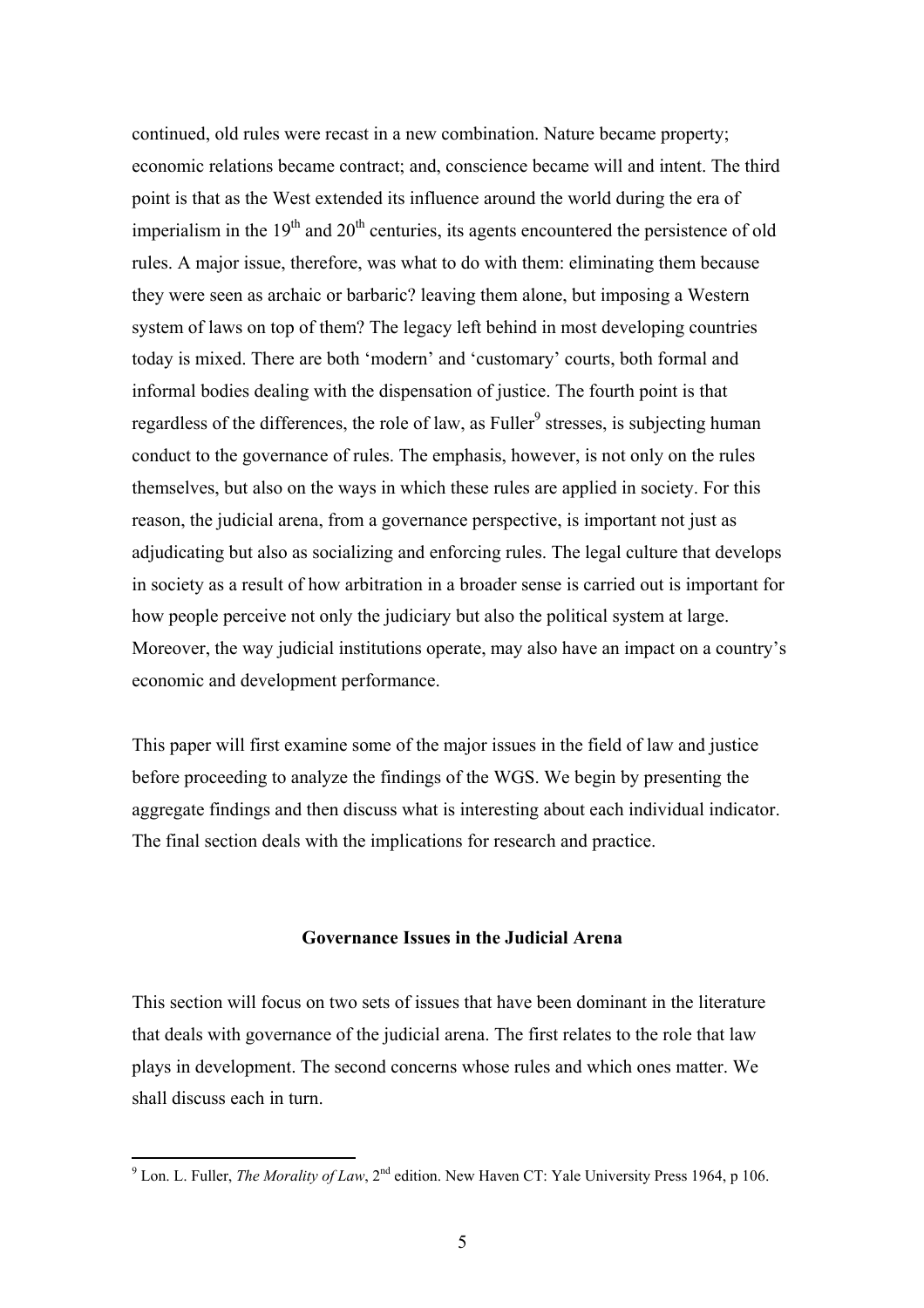#### Law and Development

Although transplantation of law, as suggested above, has been a permanent feature of world history,  $10$  the idea that rule of law is important for a country's development became a particular concern in the 1960s when development was perceived largely as a matter of imitating the success of Western societies. Driven by the intellectual energy of US-based scholars like James C.N. Paul, Clarence Diaz, and Robert Seidman, reshaping the legal education syllabus and the role of lawyers in society became a priority of this effort. Achieving a transformation of the legal systems in newly independent and other developing countries, however, proved more elusive than its protagonists had expected. Within a matter of ten years this approach had lost its appeal. Two other members of this "Law and Development" group – David Trubek and Marc Galanter – have subsequently admitted that the demise of their effort was very much due to the misguided notion that the American model, which they called liberal legalism, could be exported to and take root in developing countries.<sup>11</sup>

The notion that rule of law matters disappeared in the next two decades when development was seen much more in political economy terms, first as redistribution of resources to the poor, and later as providing incentives for greater participation in the market. This does not mean that issues of justice disappeared. Police acted brutally and were more often associated with corruption than with protection. Access to justice was difficult; delivery of judicial services weak. Evidence was mounting that lawlessness and weak legal institutions were having a negative impact on economic and social progress.

It was not until the 1990s, however, with the renewed emphasis on democracy and good governance that issues related to the role of law in development were revived. As Thomas Carothers has noted "one cannot get through a foreign policy debate these days without someone proposing the rule of law as the solution to the world's troubles".<sup>[12](#page-5-2)</sup> The two concepts of governance and rule of law are clearly interrelated: without a fair

<span id="page-5-1"></span><span id="page-5-0"></span><sup>&</sup>lt;sup>10</sup> See: Julio Faundez, (ed.), *Good Government and the Rule of Law*, London: Macmillan Press 1997, p. 1 <sup>11</sup> David M. Trubek and Marc Galanter, "Scholars in self-estrangement: some reflections on the crisis in law and development studies in the United States", *Wisconsin Law Review* (1974), p1062<br><sup>12</sup> Thomas Carothers, "The Rule of Law Revival" in *Foreign Affairs*, Vol. 77, No. 2 (1998), pp 95.

<span id="page-5-2"></span>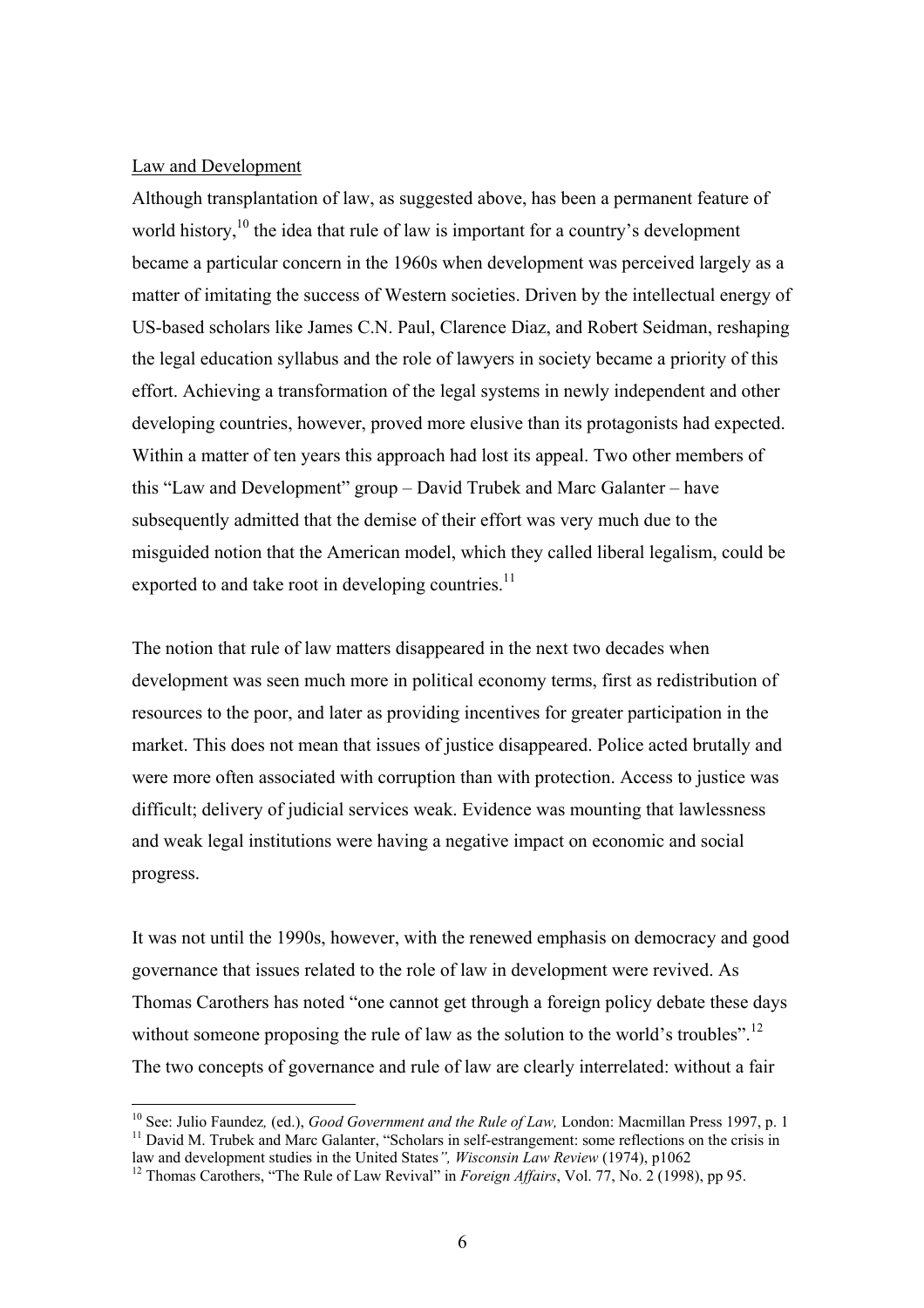and effective judiciary based on the rule of law one can hardly imagine good governance.

The literature that has developed in recent years as a result of the renewed interest in law and development has given rise to two different approaches. One argues that the judicial arena is an integral part of development; that development is defined by the presence of rule of law. Another argues that the judicial arena contributes to development; it affects economic performance and people's welfare. We differentiate between the two by labeling the first the *constitutive*, and the second the *instrumentalist*  approach.

The works of John Rawls and Amartya Sen are particularly relevant for highlighting the constitutive approach. Rawls' discussion of the rule of law forms part of his overall view of "justice as fairness".[13 R](#page-6-0)adin, for instance, interprets "Rawls as making the stronger claim that the rule of law is *required* for liberty".<sup>14</sup> In a somewhat similar vein, Sen argues that, "legal reform advances freedom – a crucial and constitutive quality of comprehensive development. Legal reform is thus important on its own."<sup>[15](#page-6-2)</sup> Development depends on people being able to enjoy basic legal rights. A recent study of the poor conducted under the auspices of the World Bank confirms that these people view issues of safety, security, and access to justice as high priority.[16](#page-6-3)

The instrumentalist approach focuses on the question whether and how legal institutions affect development performance. Economic theory suggests that the judiciary might affect economic outcomes. Long time ago, Adam Smith argued that "a tolerable administration of justice", along with peace and low taxes, was all that was necessary to "carry a state to the highest degree of opulence."<sup>17</sup> Ever since, however, scholars have argued about the ways in which administration of justice may make a difference to

<span id="page-6-0"></span><sup>&</sup>lt;sup>13</sup> J. Rawls, *A Theory of Justice*. Cambridge MA.: Harvard University Press, 1972, p. 235

<span id="page-6-1"></span><sup>&</sup>lt;sup>14</sup> Margaret Janet Radin, *"Reconsidering the Rule of Law"*, in *Boston Law Review*, Vol. 69, No. 4, July 1989, p. 787.

<span id="page-6-2"></span><sup>&</sup>lt;sup>15</sup> Amartya Sen, "What is the role of legal and judicial reform in the development process?" World Bank Legal Conference, Washington DC, June 5, 2000, p11

<span id="page-6-3"></span><sup>&</sup>lt;sup>16</sup> D. Narayan, R. Patel, K. Schafft, A. Rademacher, and S. Koch-Schulte. *Voices of the Poor: Can Anyone Hear Us?* Washington D.C.: The World Bank 2000.

<span id="page-6-4"></span><sup>17</sup> Quoted in R. Messick, "Judicial Reform and Economic Devleopment: A Survey of the Issues", *The World Bank Research Observer,* vol. 14, no. 1 (February 1999*),* pp. 117-36.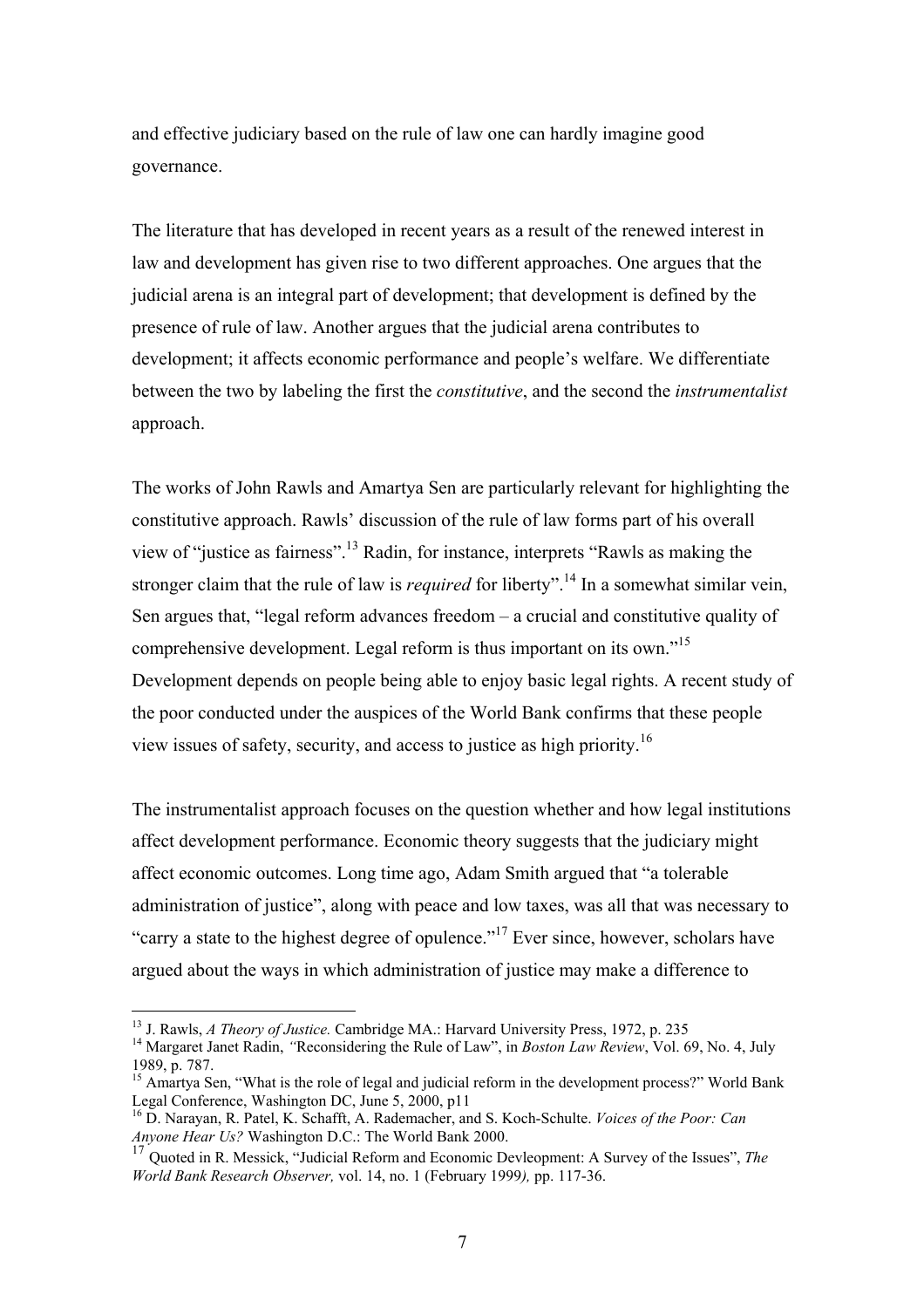development. What is more important: upholding property rights, enforcing contracts between economic actors, checking abuses of government power, or ensuring the rule of law? The 2002 World Development Report (WDR) brings much of the recent evidence together and concludes that income and the rule of law – encompassing the collective importance of property rights, respect for legal institution, and the judiciary – are highly correlated.<sup>18</sup> The same report also shows that the absence of formal contract enforcement mechanisms has limited the growth of firms and the development of financial institutions, citing research, which shows a direct relation between independent courts and the expansion of trade.<sup>19</sup> Another study finds a strong correlation between the legal protections to creditors and investment.<sup>20</sup> These studies notwithstanding, the direction of causality remains uncertain. Furthermore, other studies indicate that widespread legal reform is not necessary to attract foreign investment and that legal reforms are inherently slow.<sup>21</sup> Thus, while the evidence points to the positive impact of solid legal frameworks on economic performance, the evidence is not yet sufficient to draw definite conclusions.

Even if legal reform may not influence foreign investment, it may make a difference to the welfare of ordinary citizens. For instance, work in Asia indicates that legal empowerment can improve the circumstances of the poor – and that a vibrant civil society, and laws that protect it, are important for legal empowerment strategies. $^{22}$ Anderson suggests that the ways that the poor may be adversely affected by the performance of the justice system, include:

• The failure of the justice system to protect people from "theft, violence and official abuse";

<span id="page-7-0"></span> $\overline{a}$ <sup>18</sup> World Bank, *World Development Report 2002: Building Institutions for Markets*, Washington DC; The World Bank.<br><sup>19</sup> Arne Bigsten et al., "Contract facilities and dispute resolution", *The Journal of Development Studies*,

<span id="page-7-1"></span>vol 36, no 4 (2000), pp. 1-37.

<span id="page-7-2"></span><sup>20</sup> Rafael La Porta, Florencio Lopez-de-Silanes, Andrei Shleifer, and Robert W. Vishny "Legal

<span id="page-7-3"></span>Determinants of External Finance" *Journal of Finance*, vol 52, no 3 (1997), pp. 1131-1150.<br><sup>21</sup> Hewko, J., 2002, Foreign Direct Investment: Does the Rule of Law Matter, Rule of Law Series<br>Working Paper, Carnegie Endowment

<span id="page-7-4"></span>Working Paper, Carnegie Endowment for International Peace.<br><sup>22</sup> Stephen Golub and Kim McQuay, "Legal Empowerment: Advancing Good Governance and Poverty Reduction", in *Law and Policy Reform at the Asian Development Bank*. Manila: Asian Development Bank 2001.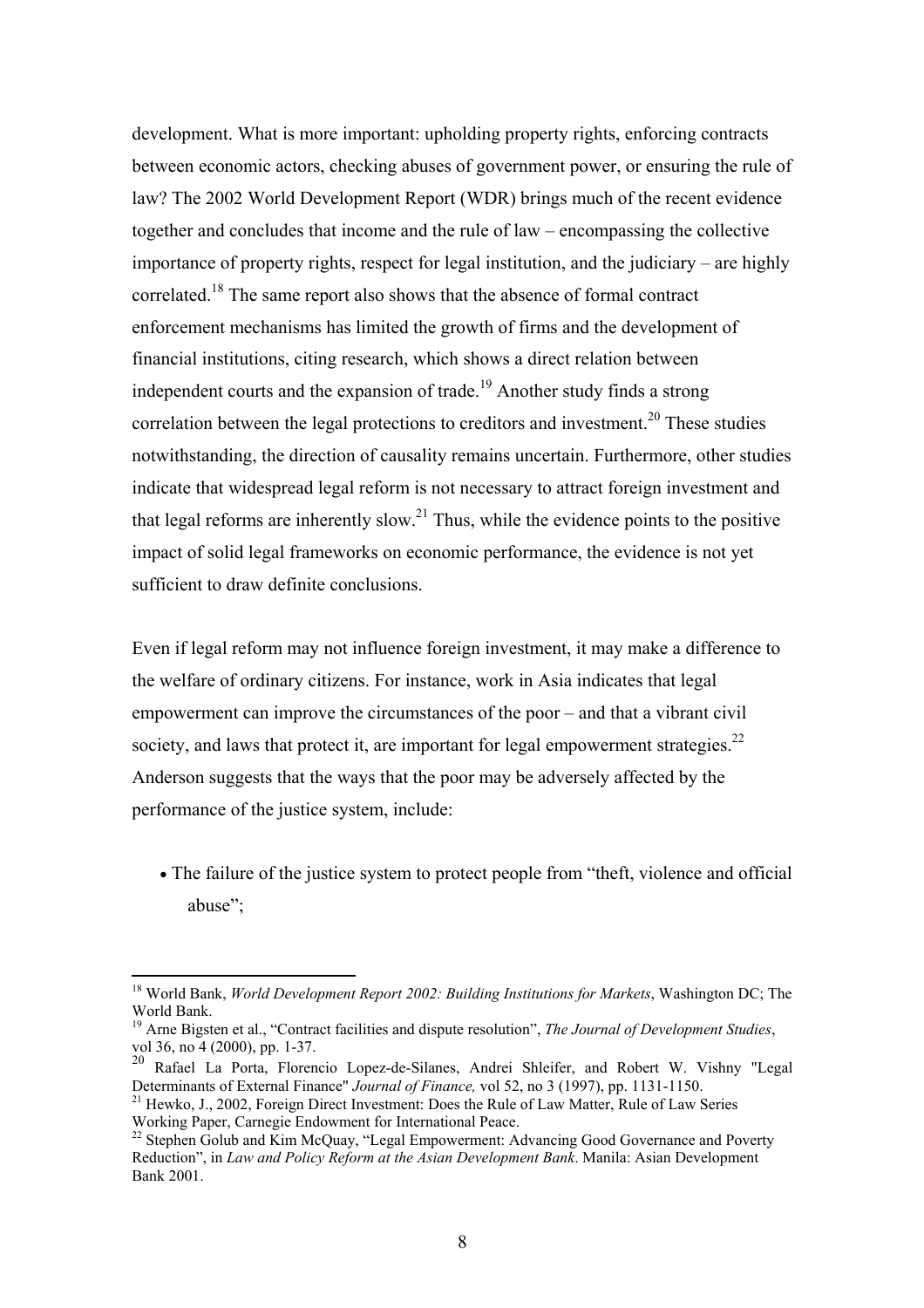- The failure of the justice system to "enforce legitimate entitlements and legal rights (e.g. to wages or inheritance)";
- "The prevalence of police extortion, unjust imprisonment and courtroom bribery";
- Lawlessness forcing poor households to use "scarce disposable income for selfprotection (e.g. bribes and weapons)" in order to protect themselves. $^{23}$

These overviews of recent research are helpful, but they leave us with the conclusion that empirical research on the impact of the judiciary on human development remains thin and more work is required.

### Whose Rules and Which Matter?

 $\overline{a}$ 

Legal systems are embedded in culture and customs. Finding the common denominators of a universal legal regime is very difficult, although ever since the adoption of the Universal Declaration of Human Rights in 1948 this has been the ambition of the international community. To start with, they have had to cope with the differences inherent in the four predominant contemporary legal systems of the world: (1) common law, (2) civil law, (3) socialist law, and (4) religious law. The former is found in Anglo-Saxon countries, and those that were colonized by Britain. It emphasizes the rights of the individual vis-à-vis the state, checks and balances between various branches of government, and the courts' use of precedents and individual cases in their adjudication. Its strength lies in flexibility to adjust to changing social, economic, and political circumstances. Civil law is most closely associated with France and francophone countries, although it is present also elsewhere on the European continent. It was introduced as *Code Napoleon.* While it does pay attention to how individual rights can be protected from state interference, its basic premise is that the government executive and the legislature exist in order to regulate individual behavior. In this system, the individual is not autonomous but seen as wedded to the state through a series of obligations. Adjudication in courts is based on a rational interpretation of the law. Legislation is more important than precedent in settling disputes. Socialist law is a category in decline since the demise of the Soviet Union. To the extent that it still exists

<span id="page-8-0"></span><sup>&</sup>lt;sup>23</sup> Michael Anderson, "Getting Rights Right", id21 Insights #43. Falmer, Sussex: Institute of Development Studies, September 2002.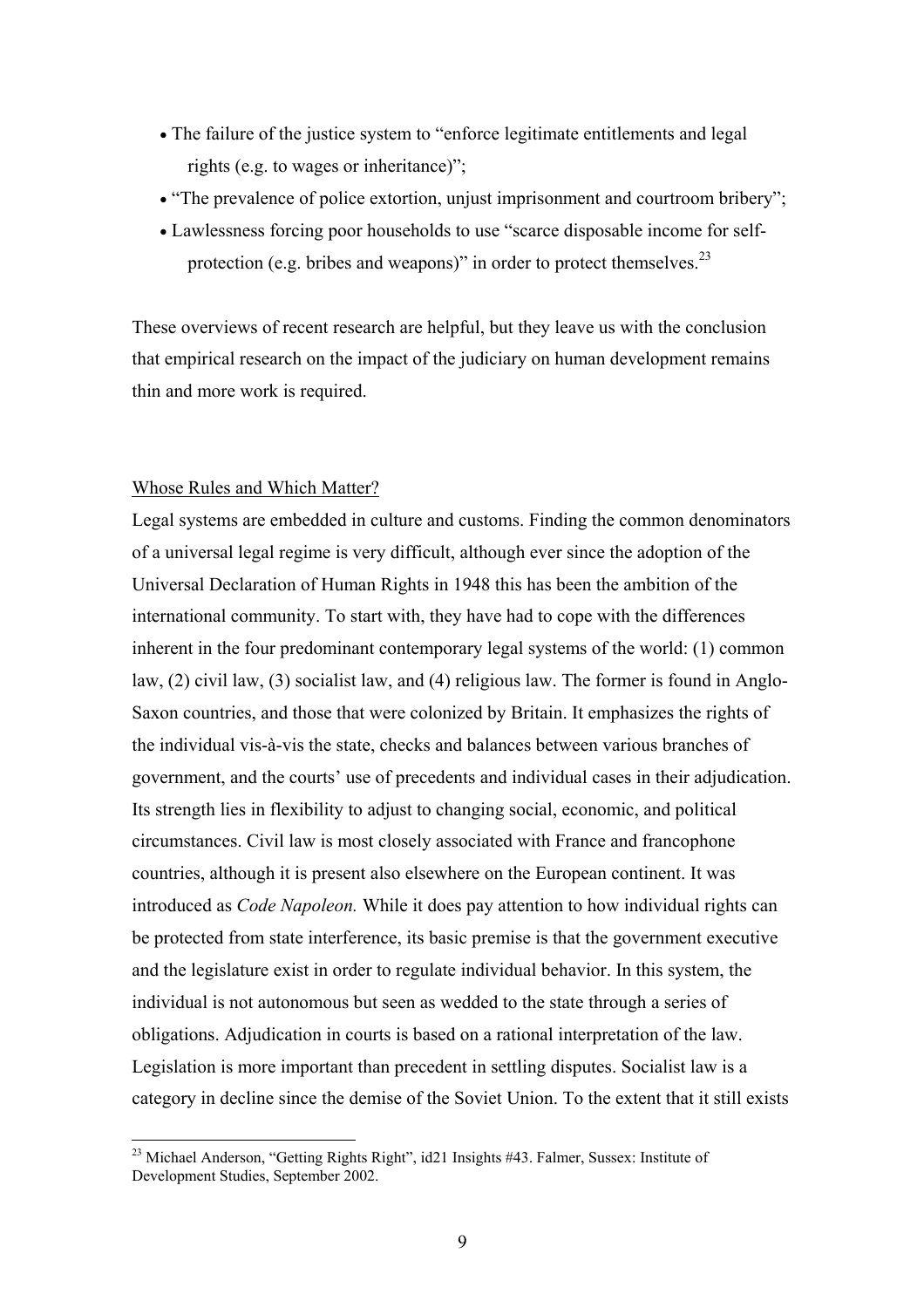in countries like China, Cuba, North Korea, and Vietnam, it is characterized by its ideological foundation and the absence of concrete power-sharing mechanisms. Even more than in the civil law countries, rights of the state take precedence over those of the individual. In fact, individual rights are subordinated to the ideological goal of the state. Religious law, finally, resembles socialist law in that both are based on ideological beliefs. The development of law is not a prerogative of elected legislators but constrained by texts of a religious nature.

Most legal systems in practice, especially in developing countries, however, are mixed. For instance, in many African countries, the legal system is a mixture of common or civil law traditions together with a varying range of customary law. In countries with Islamic law, there is often an influence also from other sources, be they Western or customary. In former Communist countries, elements of socialist law may contend with new influences from civil or common law traditions, as the case is in Central and Eastern Europe.

So does it make any difference to development what kind of legal system a society has? Norgaard and Hilmer Pedersen have examined this question. Their conclusions are first that countries with common or civil law are more democratic than others, and second, that pure legal systems – common, civil, or religious – perform best in terms of economic development. Countries with "mixed" legal systems perform as much as twice as poorly in terms of GDP per capita than those with "pure" systems.<sup>[24](#page-9-0)</sup>

So, are there common denominators for judging what constitutes universally applicable principles and rules for the judicial arena? We believe that there is a growing consensus around at least a reasonable set. For instance, drawing together findings of studies devoted to the rule of law, Lawrence Solum<sup>25</sup> has identified seven requirements that need to be present before one can talk of 'good' governance:

<span id="page-9-0"></span><sup>&</sup>lt;sup>24</sup> Ole Norgaard and Karin Hilmer Pedersen, "Development, law, and democracy: Exploring a new relationship", in G. Hyden and O. Elgstrom (eds*.*)*, Development and Democracy: What Have We Learnt* 

<span id="page-9-1"></span><sup>&</sup>lt;sup>25</sup> Lawrence Solum, "Equity and the Rule of Law", in Ian Shapiro (ed.) *The Rule of Law*, New York University Press, 1994, pp 120-48.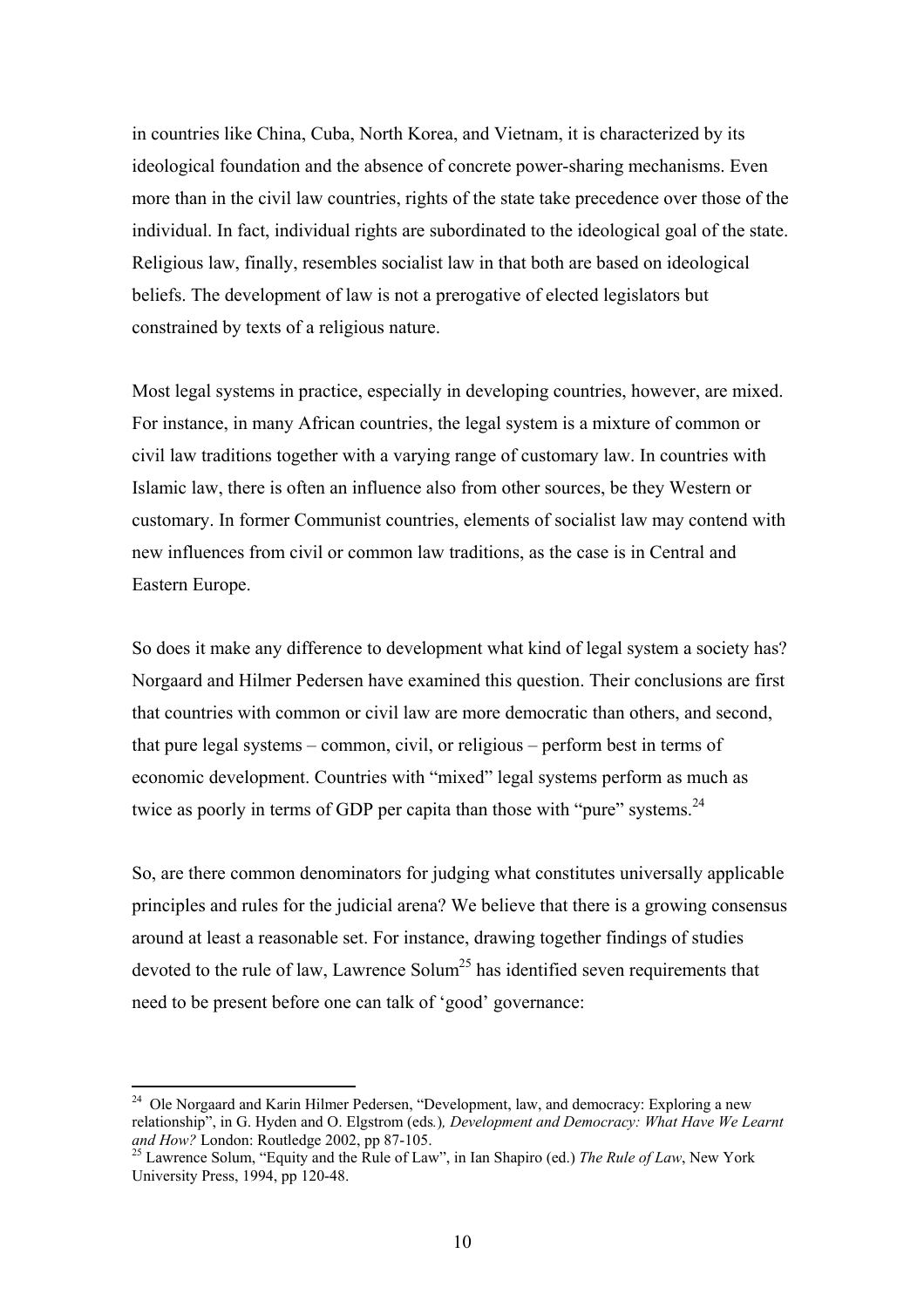- Arbitrary decisions by government officials must not serve as the basis for legal verdicts;
- Government officials must not perceive themselves as being above the law;
- The law must be known to the public through clear methods of promulgation;
- Legal rules must be stated in general terms and not aimed at particular individuals or groups;
- Similar cases must be treated in an equivalent manner;
- Procedures for determining must be fair and orderly; and
- Actions required and forbidden by the Rule of Law must be easy for citizens to identify.

Other scholars like Moore<sup>26</sup> and Carothers<sup>27</sup> come to similar conclusions in trying to identify what constitutes key values associated with the rule of law. Based on their argumentation, we feel confident, therefore, that our choice of the five indicators for this arena reflects some form of consensus. The ones we have included here are:

- 1. Access to justice. Equal protection under the law is a human right that is universally acknowledged, as Article 7 of the Universal Declaration of Human Rights (UDHR) shows. In practice, however, access to justice varies. The extent to which rules of the judicial arena address this issue is an important governance concern.
- 2. Due Process. Procedural fairness is another principle that is acknowledged in the UDHR, more specifically in Articles 9 and 11. This principle applies not only to what happens in the courtroom but also all other aspects associated with a legal case, including, for example, the way evidence is collected. The more transparent the rules are and the more systematically they are adhered to, the greater the likelihood that the legal system is being viewed as authoritative and respected.
- 3. Autonomy. Judges need a definite measure of autonomy in order to be able to carry out their job. The discretion that follows with this autonomy, however,

<span id="page-10-0"></span> $\overline{a}$ 26 Michael S. Moore, "A natural law theory of interpretation *"Southern California Law Review* 58 (1985): 277-398 at 313-18<br> $^{27}$ Carothers, ibid, p164

<span id="page-10-1"></span>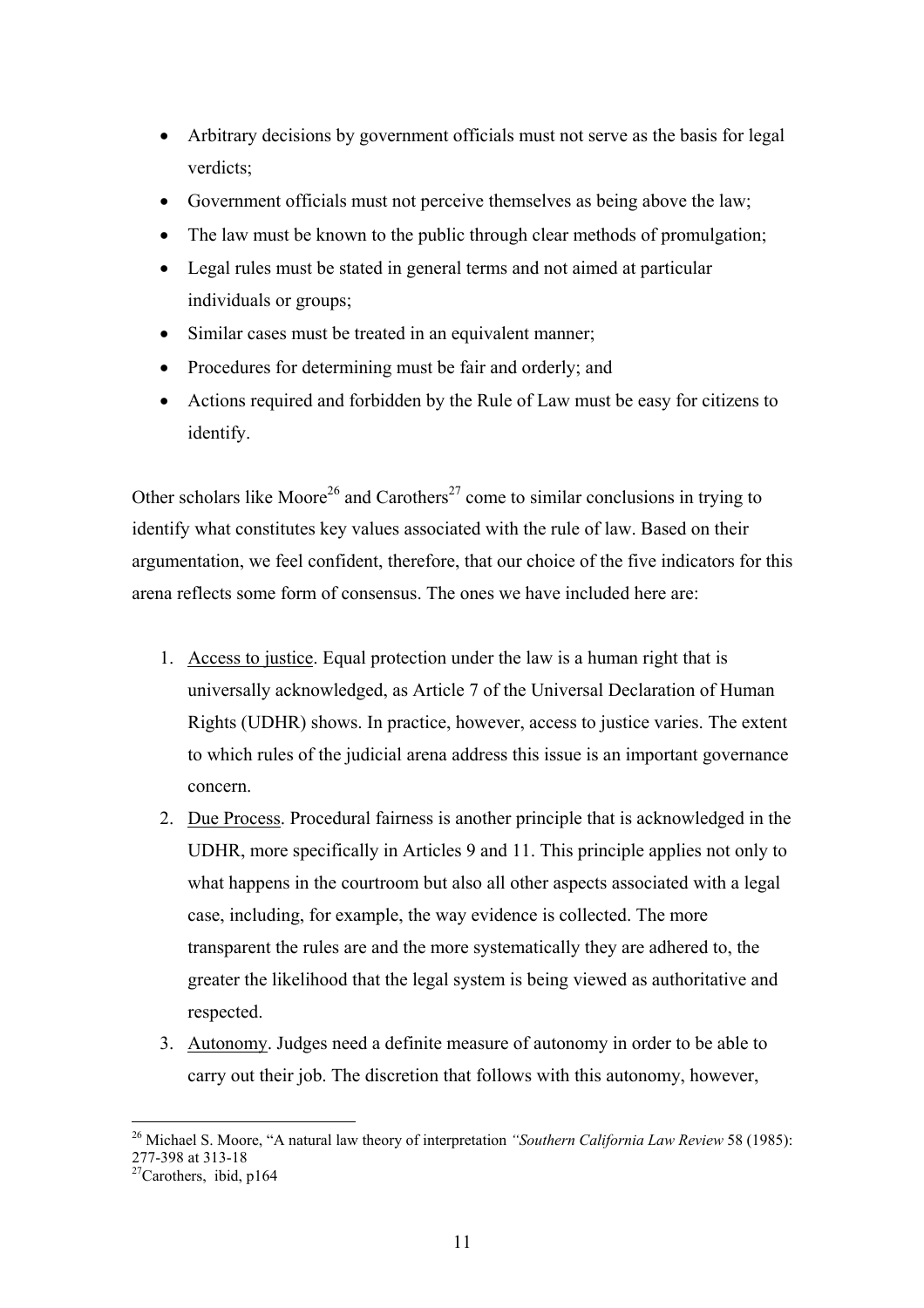could willfully or not be misused. For this reason, there must be mechanisms in place for holding also judicial officials accountable. Appeal, judicial review, and special inquiries are examples of how legal service accountability can be exercised. The importance of these mechanisms has been acknowledged in a recent World Bank report, which argued that greater accountability of judges to the users of the judicial system has been more important in increasing its efficiency than the simple increase in financial and human resources.<sup>28</sup> Finally, media, NGOs and parliamentary committees are examples of mechanisms that fall outside the judiciary, but which can have an impact on the actions of judicial officers.

- 4. Incorporation of international human rights norms. An interesting development in the past few decades has been the emergence of an international jurisprudence, which draws its inspiration from the human rights conventions that have been signed, and often ratified, by national governments. Because the principles articulated in this international jurisprudence tend to be more daring than those included in national legal systems, they pose a challenge for the development of universal norms. Although every country in the world has ratified at least one of six principal human rights treaties, and over half the countries of the world have ratified all six treaties – up from just 10 per cent just a decade ago – there is a significant lag when it comes to translating these principles into practice at national level.
- 5. Non-judicial mechanisms for settling disputes. Because so many legal systems are mixed, it is no surprise that many mechanisms for settling disputes are informal. In many rural areas of the world, community representatives may administer justice. For instance, one study notes that between eighty and ninety percent of all local disputes in southwestern Nigeria are taken to traditional rulers[.29](#page-11-1) These informal instances are often preferred because access is easier and costs lower. They do also have their downsides, e.g. a tendency to discriminate against women and the absence of mechanisms for appeal. Nonetheless, because of their prevalence in developing countries, in particular, they do form an integral part of governing the judicial arena.

<span id="page-11-0"></span><sup>28</sup> World Bank, "WDR 2002", *op.cit*., pp 118-19. 29 Michael Anderson, 2002, *op cit.*

<span id="page-11-1"></span>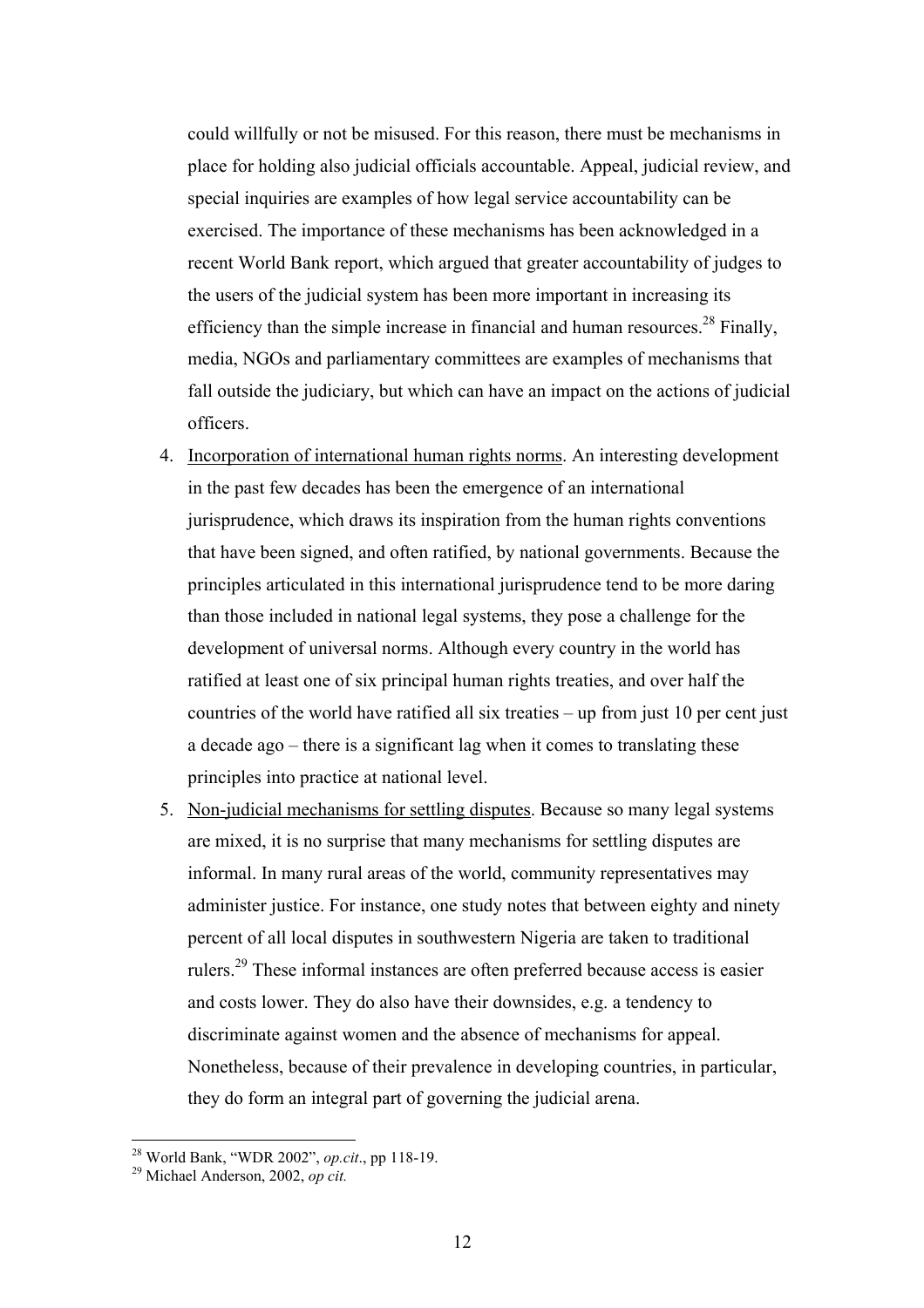## **The Judicial Arena: The Aggregate WGS Picture**

These five indicators capture dimensions of dispute resolution that are vital in any society. They specifically relate to some of the key principles of governance that we identified above. Access to justice refers to fairness; due process to transparency; judicial autonomy to accountability; international human rights to decency, and, nonformal mechanisms to the efficiency of the system. By disaggregating the judicial arena in this way, we hope to identify what are some of the most important and contested issues in each of the countries in our survey. First, however, we discuss the aggregate scores for each country for the judicial dimension and the changes over time.

#### Differences among Countries

Our findings confirm that the judicial arena is problematic in most countries. The average score for this arena is generally quite low and there are only a few countries that score anywhere near their average scores for other arenas. By looking at the individual country scores for 2000 in Table 1, we intend to provide a better sense of what is at stake in this arena across countries. We begin with a few comments about those that scored highest.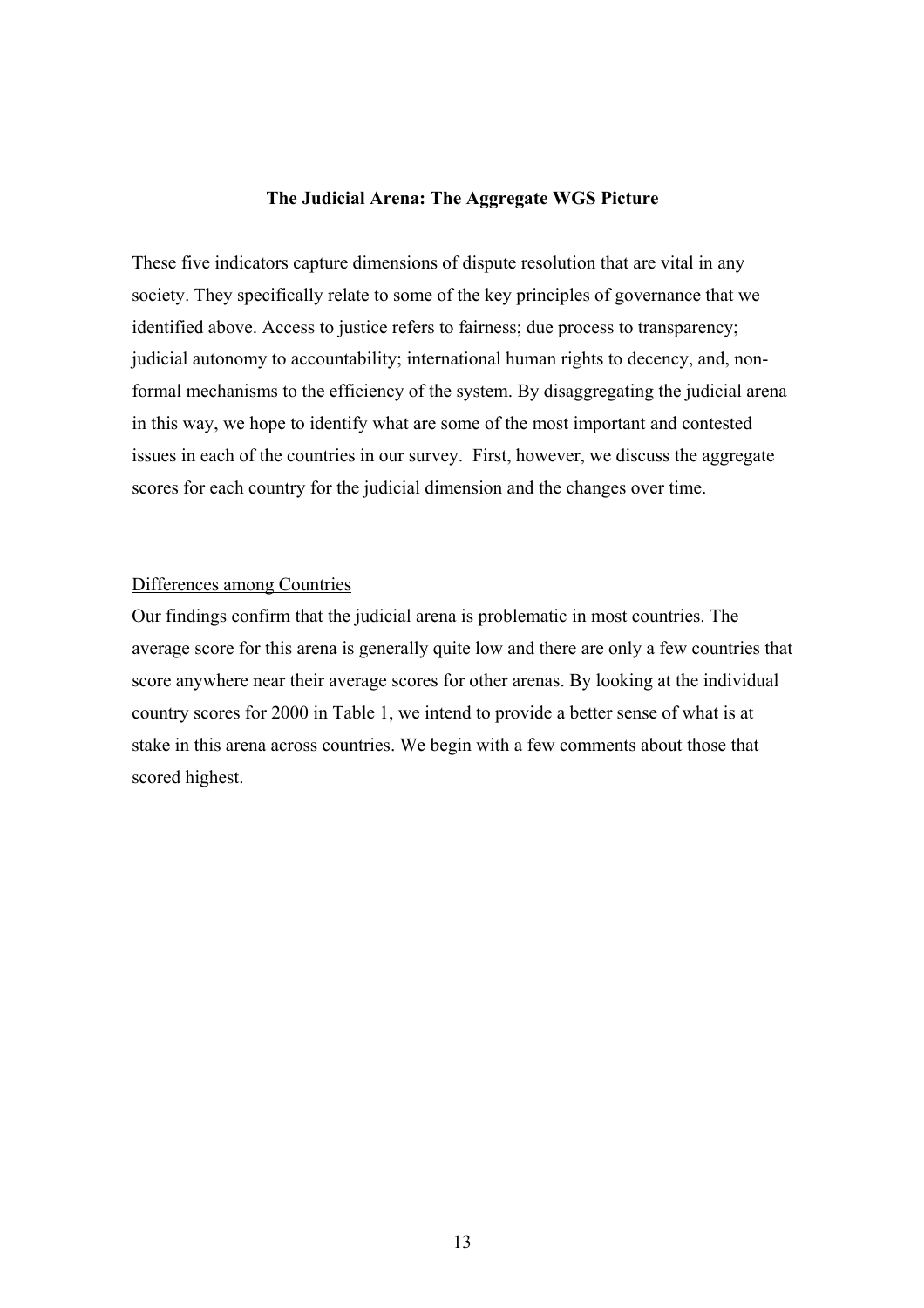| Country                         | <b>Access to</b><br>justice | Due process | <b>Judicial</b><br>autonomy | <b>International</b><br>legal norms | Non-judicial<br>processes | Average |  |
|---------------------------------|-----------------------------|-------------|-----------------------------|-------------------------------------|---------------------------|---------|--|
| <b>High scoring countries</b>   |                             |             |                             |                                     |                           |         |  |
| <b>Chile</b>                    | 2.67                        | 3.00        | 3.03                        | 3.70                                | 2.67                      | 3.01    |  |
| India                           | 2.86                        | 3.31        | 2.92                        | 3.47                                | 3.00                      | 3.11    |  |
| Jordan                          | 3.78                        | 3.53        | 3.15                        | 3.48                                | 3.33                      | 3.45    |  |
| Mongolia                        | 2.28                        | 2.54        | 2.49                        | 3.46                                | 2.49                      | 2.65    |  |
| <b>Tanzania</b>                 | 2.73                        | 3.12        | 2.88                        | 3.09                                | 2.85                      | 2.93    |  |
| <b>Thailand</b>                 | 3.37                        | 3.46        | 3.51                        | 3.52                                | 3.01                      | 3.38    |  |
| <b>Medium scoring countries</b> |                             |             |                             |                                     |                           |         |  |
| Argentina                       | 2.43                        | 2.16        | 2.21                        | 3.80                                | 2.91                      | 2.70    |  |
| <b>Bulgaria</b>                 | 2.44                        | 2.34        | 2.27                        | 3.54                                | 2.15                      | 2.55    |  |
| China                           | 2.58                        | 2.30        | 2.48                        | 2.67                                | 2.94                      | 2.59    |  |
| Indonesia                       | 2.43                        | 2.11        | 2.00                        | 3.26                                | 2.97                      | 2.55    |  |
| Peru                            | 1.92                        | 1.78        | 2.05                        | 3.68                                | 2.68                      | 2.42    |  |
| Low scoring countries           |                             |             |                             |                                     |                           |         |  |
| Kyrgyzstan                      | 2.21                        | 2.08        | 2.09                        | 2.71                                | 2.72                      | 2.36    |  |
| Pakistan                        | 1.82                        | 2.15        | 2.03                        | 2.36                                | 2.42                      | 2.16    |  |
| <b>Philippines</b>              | 1.97                        | 2.63        | 2.46                        | 2.94                                | 2.97                      | 2.59    |  |
| <b>Russia</b>                   | 1.79                        | 2.13        | 2.03                        | 2.89                                | 2.71                      | 2.31    |  |
| <b>Togo</b>                     | 2.19                        | 2.17        | 2.12                        | 3.04                                | 2.75                      | 2.45    |  |
| Average                         | 2.47                        | 2.55        | 2.48                        | 3.23                                | 2.79                      | 2.70    |  |

## Table 1. Aggregate judiciary scores by country, 2000.

Somewhat surprising, Jordan and Thailand emerge as the top scorers in this arena. Respondents in these two countries give a higher rating than, for instance, their Indian counterparts or those in Latin American countries which all have been exposed to the Western tradition of rule of law for a longer period of time. Jordan and Thailand are both reform-minded monarchies. They are not known for their separation of power, but they have long-standing institutions that have stood the test of political turmoil stemming from domestic or international challenges. The judiciary is no exception. For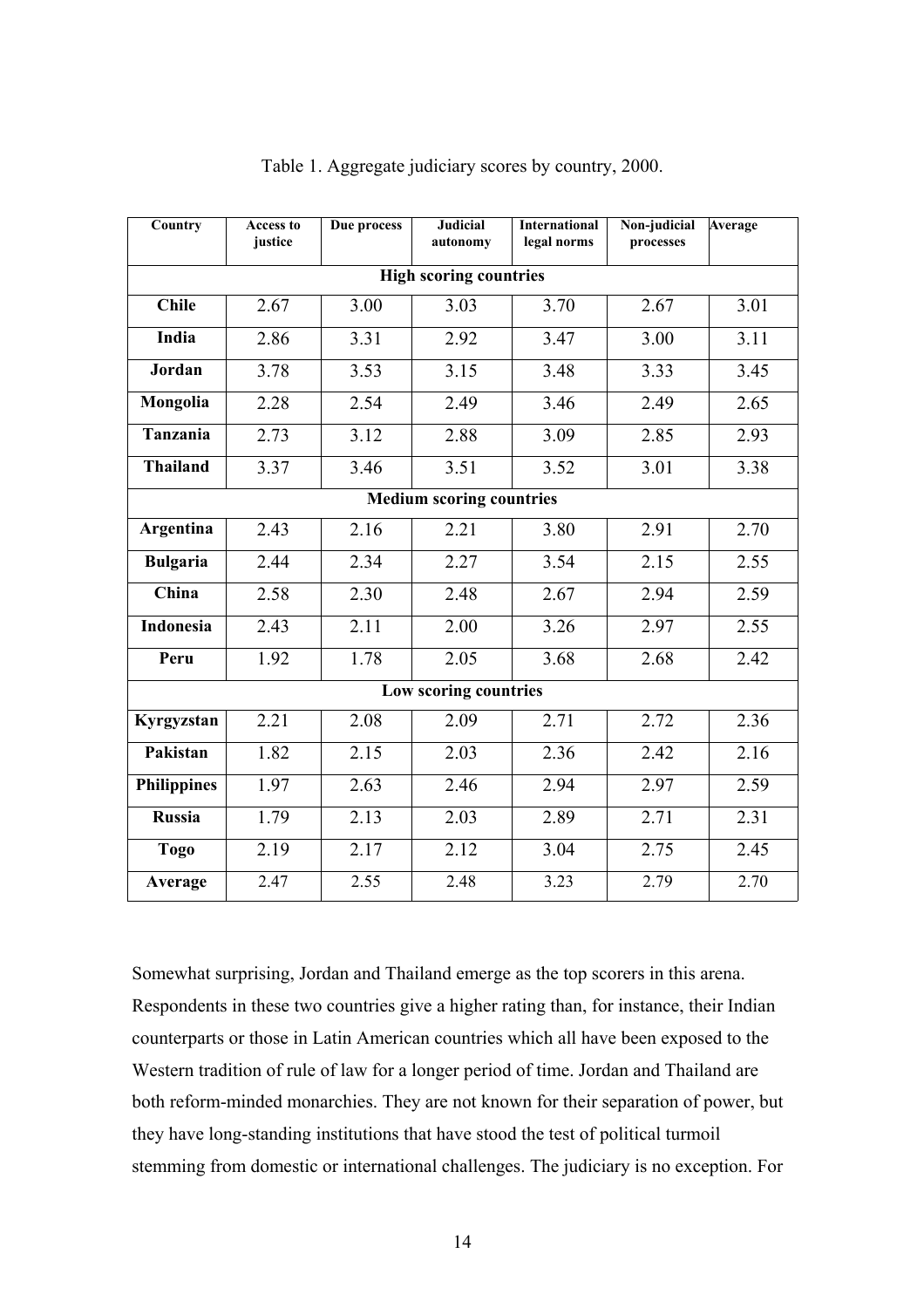instance, in Jordan respondents were of the view that the judiciary is relatively independent and does protect human rights. Furthermore at the time of our survey, a Royal Commission was looking into how the judicial system may be reformed and improved. Respondents mentioned the need to upgrade judges and improve their conditions as a special challenge that the Commission has been ready to address. The two cases discussed here raise an interesting governance issue which is whether countries should keep reforming existing institutions on the assumption that they can enhance regime legitimacy or they need to introduce new institutions, which is often the call by the international community when it comes to conceiving of what a transition to democracy entails.

Chile's relatively low score may at a first glance look like a surprise too. The score is attributed to the many inefficiencies of a judicial system. Their main complaint about the present system was that the administration of justice tends to be slow and expensive – and influenced by the government in office. In this regard, our findings reflect those of other surveys, which suggest that while other institutions have contributed to democratization in the country, the judiciary is still lagging behind. The ratings and comments we received indicate that the legacy from the Pinochet period was still present in the judicial arena. It has taken time for citizens to respect the judiciary after the dictatorship. In recent times, however, there have been significant improvements, with the re-opening of cases and changes in the judicial doctrine to deal with human rights violation. A good number of the WIPs, therefore, expressed their belief that recently launched reforms will have a positive impact on the judiciary in Chile.

Tanzania is relatively typical of what is happening in many countries since they embarked upon political reform. The commitment to reform in government circles is often wavering and lack of financial resources often places a real limit on what government can accomplish. Thus, while the government has signed most human rights related conventions and human rights have been included in the constitution, the implementation has been slow. Respondents indicate that financial constraints are one of the main issues hampering equality. Similarly, corruption in the judiciary is seen to inhibit implementation of justice, although the recent arrest of some magistrates on charges of corruption indicates that there is some progress in dealing with that problem.

15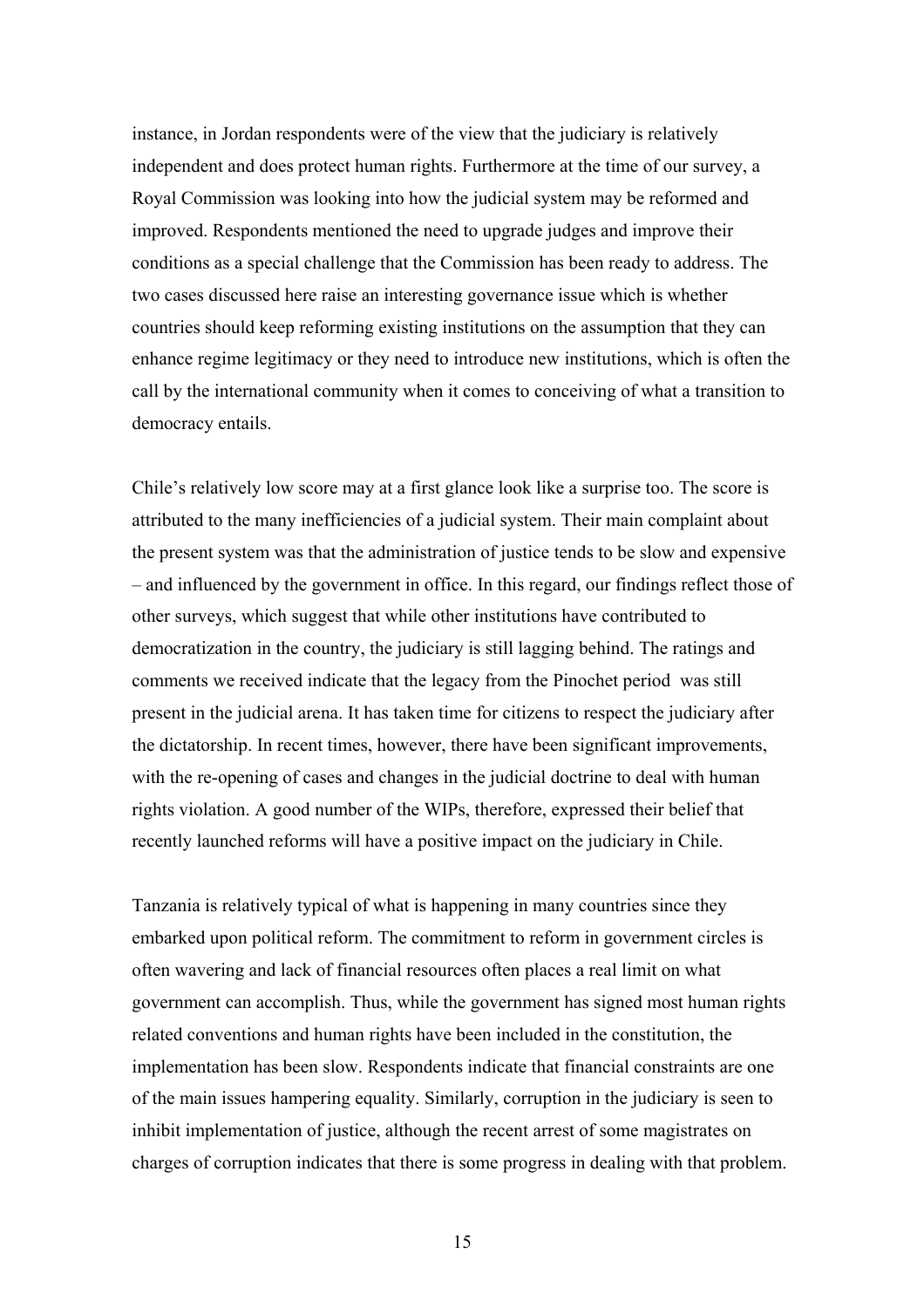Respondents also point out that the low capacity of courts to clear cases – there are too many 'undecided cases' – is another real problem. Tanzanians often face the situation that justice delayed is justice denied. This is the case especially if you are unable to bribe the court officials to take up your case quickly. While generally critical in their comments on our questions, Tanzanian WIPs also had a few positive things to say about the changes going on in this arena. They highlighted the importance of traditional and community institutions. They are seen as capable of offering a fair resolution to conflicts, especially in the rural areas. They also mentioned the ongoing judicial reform program as well as the existence of a number of non-judicial institutions, such as the Media Council of Tanzania, the Tanzania Business Council and several other tribunals, playing an important role in mediating between key actors in society.

Chinese respondents were quite open in their comments on the judicial arena in their country. Although China's score is only a little worse than the average for this arena, respondent highlight a range of challenges facing the judicial system in China. The first concerns the lack of independence of judicial institutions and the importance of the Party in guiding judicial procedures. As one respondent put it: 'The ruling Party and its organizations enjoy the biggest power in Chinese political life.' Respondents noted that the ability of the judicial system to resolve conflicts remain limited as long as there is no significant change in the political system. A second but related problem is that the Party organization at all different levels is often above the law. The judiciary in China will never be fair as long as these officials are allowed to ignore the law of the land. A third issue relates to serious judicial corruption in China, with WIPs highlighting the need for greater supervision. Again, it was noted that this was particularly prevalent at the local level. The fourth issue that our Chinese respondents commented upon concerns the importance of having the right connections. People can get away with crimes because they know some one in a powerful position. There is no such thing, comments suggested, as people being equal before the law.

Scores for the judicial arena in Argentina were relatively high in comparison to other arenas as well as in an international comparison. The overall picture, however, is rather mixed. There are some positive things going on, but there are also some serious shortcomings. On the positive side, respondents made it clear that the rules affecting the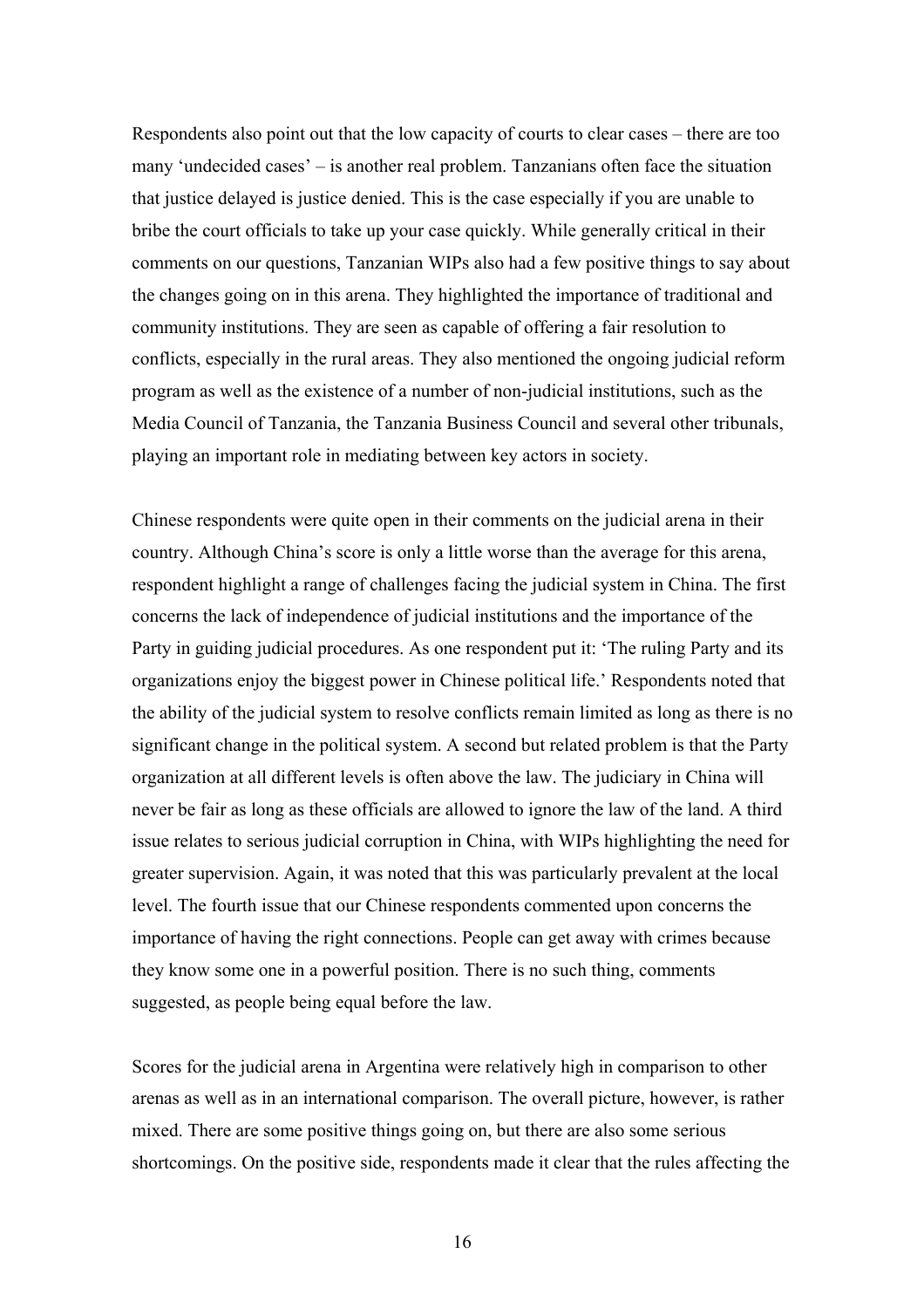business sector were both clearer and more efficient than those shaping the government sector. In other words, the judicial arena dealt with complaints by the private sector more effectively than they did with complaints involving government institutions. Because of the frustrations many people have encountered in dealing with the courts, respondents suggested that non-judicial mechanisms for resolving conflicts have gained in popularity because they are cheaper and easier to access. Two more specific criticisms were reiterated by more than one of our respondents. The first is that access to justice depends on finance – 'access is inversely proportional to the amount of money citizens have.' The second criticism was the lack of internal accountability in the judicial system. Courts enjoy a definite measure of autonomy, but there are no institutional mechanisms in the system for holding the judges accountable. External monitoring by the media through investigative journalism has emerged as the most effective check on what is going on in the judicial arena.

Although the Philippines is in the low-scoring group overall, the judicial arena was rated surprisingly well by respondents. They noted that judicial reform programs were in place and that these efforts were progressing despite the adverse wider governance context of the Estrada administration at the time. Because of the credibility of the Chief Justice, the Supreme Court enjoyed an especially high level of legitimacy. This appreciation was tempered by the perception that at lower levels in the judicial system, things were not so good. Ordinary citizens had little trust in the first-level courts. Like in so many of the other survey countries, the issue of unequal access was raised, as was the absence of accountability. Because of these problems, alternative dispute resolution (ADR) mechanisms were seen as useful. For example, respondents pointed to tribal mediation processes and *barangay* (village) mediation systems as working because of the ineffectiveness of mainstream judicial procedures and highlighted the increasing role of NGOs in conflict resolution in recent years.

Pakistanis rated their judicial arena quite low. In fact, Pakistan was the lowest scoring country in this arena. The judicial system has serious structural problems. Respondents insisted that the judiciary is 'corrupt to the core' and, therefore, 'there is no such things as justice' in Pakistan. In addition to corruption, respondents identified the cost of going to court and the time involved as key issues reducing access to justice. Particularly

17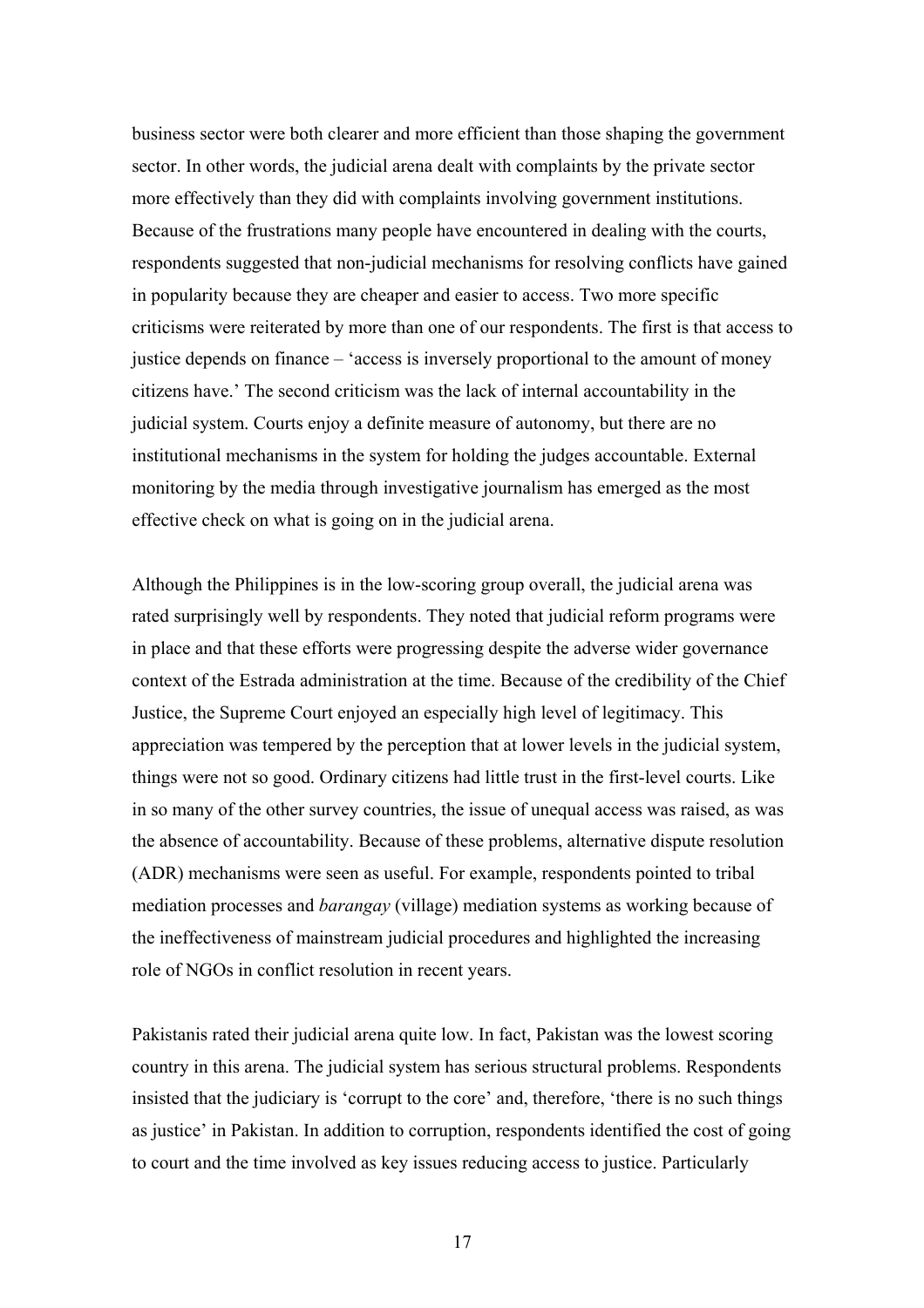women suffered due to their social and financial situation. Although accountability mechanisms exist on paper (such as appeal, judicial review, etc.) they are ineffective. The only 'silver lining' in the judicial arena in Pakistan, respondents suggested, was that much conflict resolution takes place through informal systems (village elders or *jirga* processes through feudal lords). These informal processes have grown in importance because of the failure of the formal mechanisms. One WIP estimated that 50% of conflict resolution in villages is done by local elders. While ADR mechanisms are seen by some as fairer than formal systems, it varies considerably. Others point out that they totally exclude women and marginalized groups and serve in some cases to perpetuate human right abuses like honor killings.

|  |  | Table 2. Mean scores on judiciary indicators by groups of countries. |  |  |
|--|--|----------------------------------------------------------------------|--|--|

| <b>Category of countries</b> | <b>Mean score 2000</b> |
|------------------------------|------------------------|
| High-scoring                 | 3.09                   |
| Medium-scoring               | 2.56                   |
| Low-scoring                  | 2.37                   |

Before we conclude this discussion, we like to highlight the differences in average score by category of countries. The high-scoring group does considerably better although its average compared to that of other arenas is on the low side. The difference between the other two categories is less marked, indicating that the medium group is scoring considerably lower in this arena than in the others.

#### Changes over Time

The changes over time for each country in the judicial arena are summarized in Figure 2. The most striking thing is that virtually all countries in our survey improved their ratings. Those that did not – the Philippines and Togo – only worsened marginally. The improvement was particularly noticeable in Indonesia and Peru, but considerable also in Bulgaria, Chile and Thailand.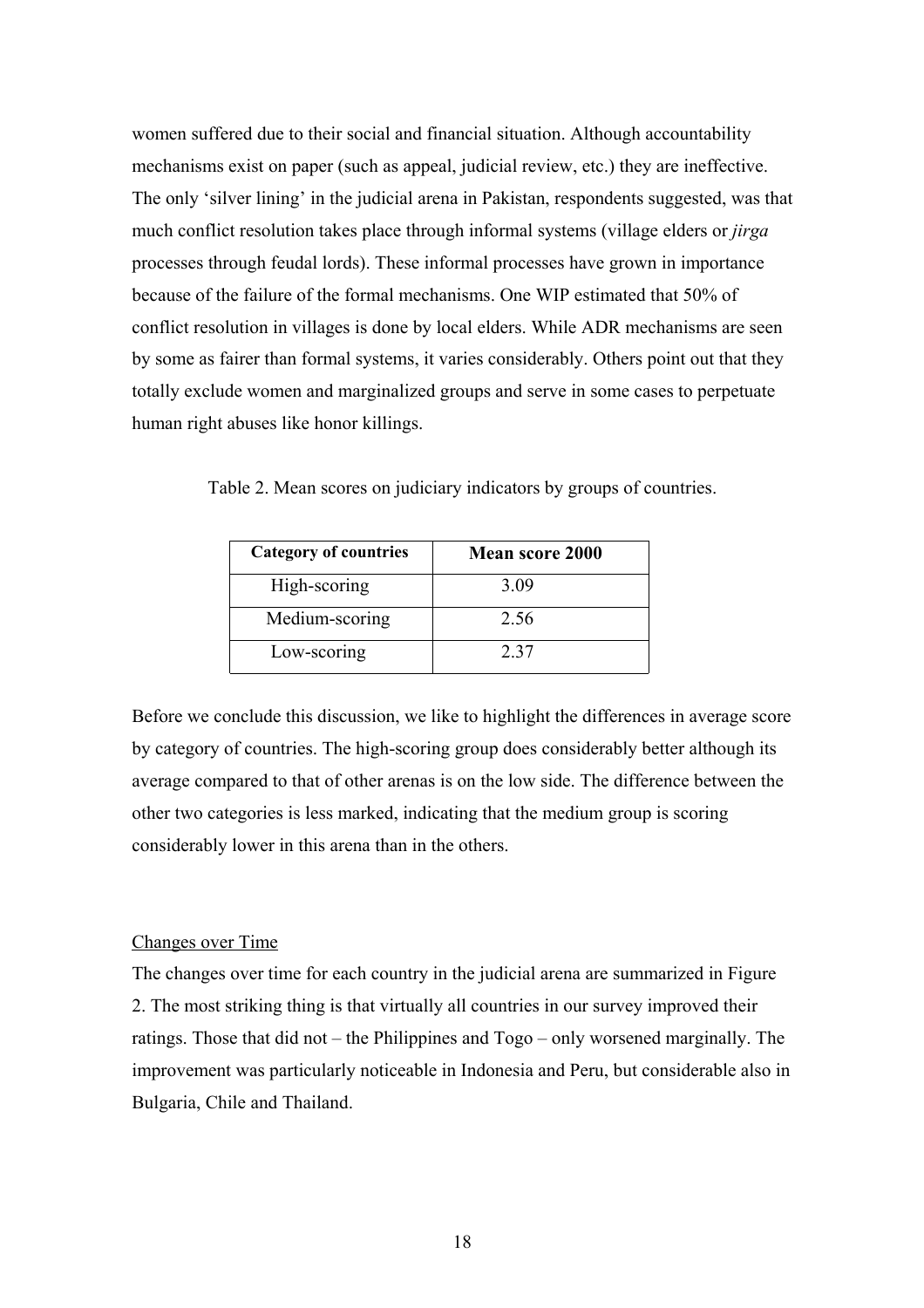



The massive improvements in Peru and Indonesia are largely a reflection of the euphoria that people felt when the corrupt regimes of presidents Fujimori and Estrada were coming to an end. In Peru, the coordinator noted that a particularly important factor influencing public opinion was the release of videos made by Vladimiro Montesinos, the presidential intelligence adviser, which exposed the corrupt nature of the judicial system during Fujimori's time. Although the situation has improved in Peru in every one of the governance arenas, our respondents indicated that dealing with the weaknesses of the judicial arena was the highest priority. The WIPs in Indonesia were of the opinion that things had definitely changed to the better after the fall of Suharto, but there was still a lingering suspicion that reform was going to prove difficult, especially with regard to such basic principles as access to justice, transparency and accountability.

While the improvements in most other countries are less marked and almost expected, as in the cases of Argentina and Chile, the changes in Thailand are especially interesting. They have taken place since the country went through a constitutional reform that included not only a more distinct separation of power between the various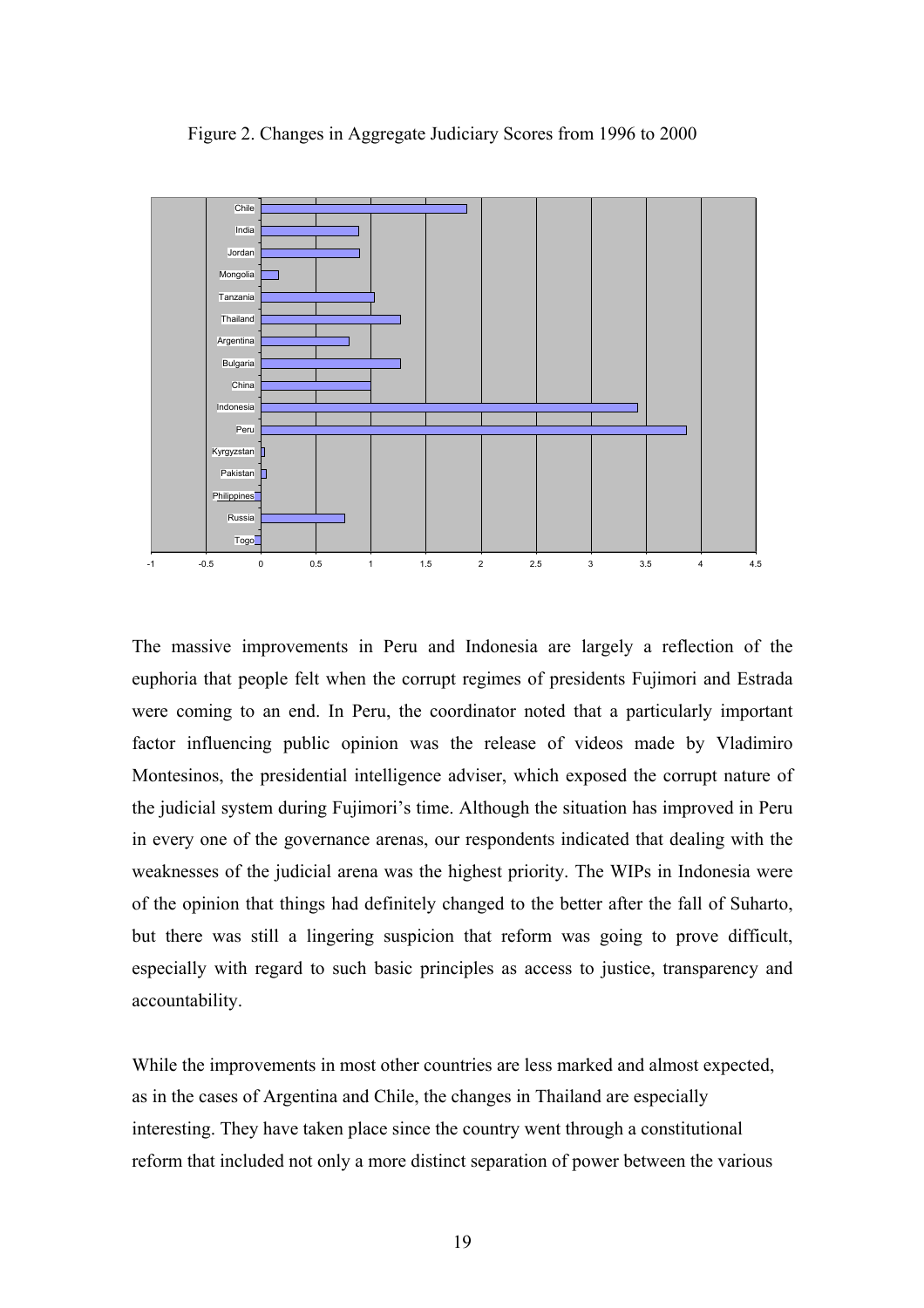branches of government, but also a greater emphasis on human rights. Thus, for instance, the powers of the monarch to resolve disputes were reduced while at the same time a variety of human rights were enacted. Although the implementation of these 1997 constitutional and legal reforms was still at an incipient point when we conducted our survey, the majority of our respondents indicated the situation was improving. Special mention was made of the appointment of outside persons to review the judiciary and the ensuing improvements they noted in accountability and transparency.

#### **Analysis of Individual Indicators**

As we have indicated above, the five indicators for this arena refer to a range of issues that are important in developing countries, as they deal with their state of governance. By looking more specifically at each one of them, we gain an even better understanding of what is at stake in this arena. In addition to commenting to the particular ratings, we will also include qualitative comments provided by our WIPs.

## Access to justice

This indictor has one of the lowest overall ratings in the whole survey, not just the judicial arena. Four countries – Peru, Pakistan, Philippines and Russia – are given ratings below the two-point level. Only Thailand and Jordan scored above the threepoint level. There are several reasons for the low scoring on access to justice across the sample. Judging from the comments we received, some are purely geographical, others administrative. For instance, the capacity to administer justice efficiently is not there in every country, as suggested by respondents in Argentina, Chile, the Philippines and Tanzania. Delay, therefore, is quite common and, as suggested above, tantamount to denial of justice. The most common reasons, however, go beyond geography and lack of capacity. Four such reasons are worth highlighting here.

The most common is that "money buys justice". In one country after another, respondents noted that the rich have easier access to legal recourse and can affect the outcome of trials. In practice, many citizens are denied their rights because they do not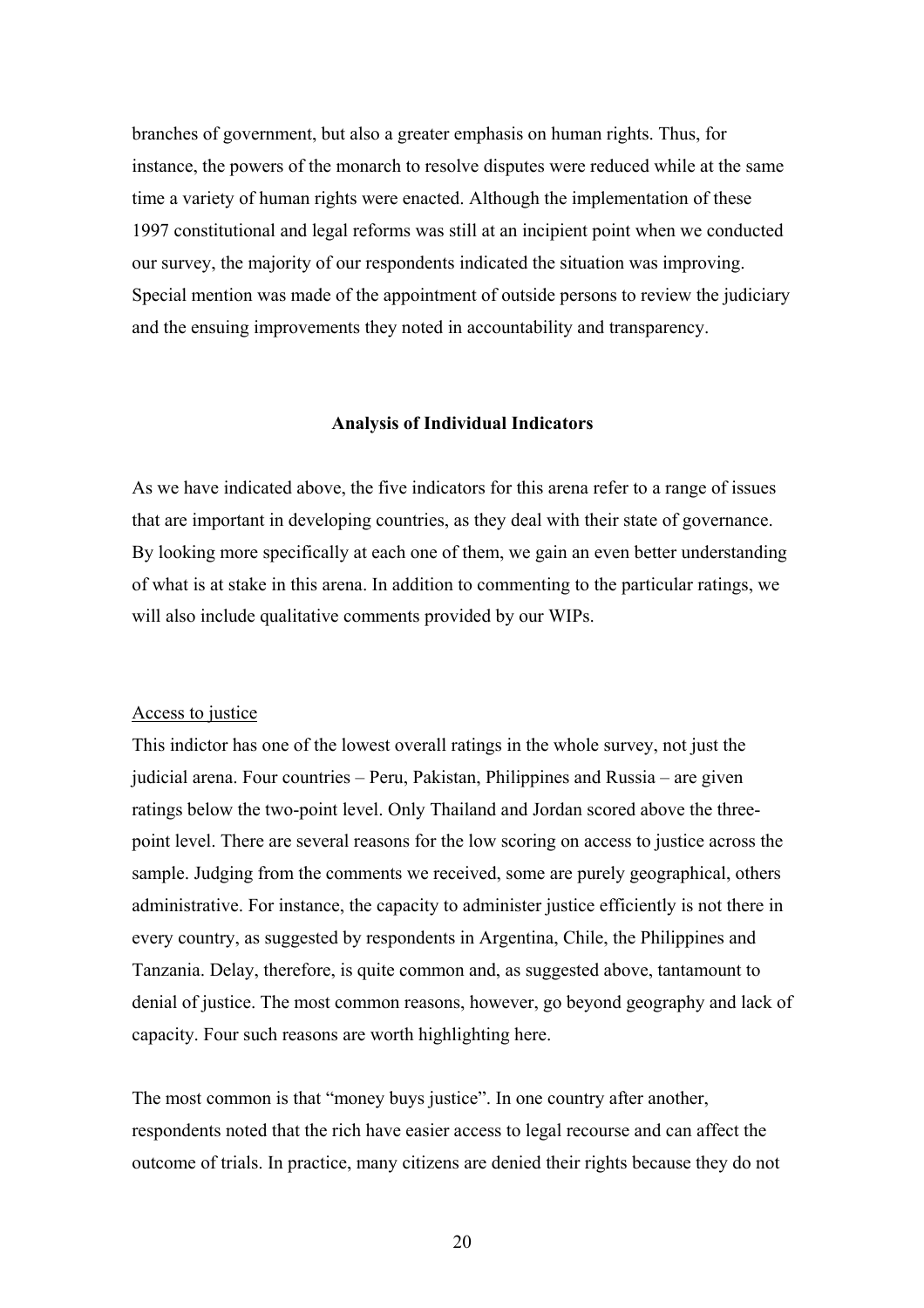have enough money. One Indian respondent summed it up: 'People can hardly afford the legal expenses, delays make justice almost unavailable and legal aid to poor is a farce in reality.' A second reason is political connections and patronage. This issue was highlighted, for example, in Bulgaria and China, but it was articulated also in Mongolia, where patronage is seen to reduce an honest and fair resolution of disputes. In Kyrgyzstan one expert went as far as saying that connections determine everything! A third reason in some countries is direct political interference. Political leaders want to avoid embarrassment and thus attempt to affect the outcome by threat or intimidation of judges. This seems to be particularly common in countries with an autocratic legacy. In our sample, this was mentioned in China, but also was highlighted in Bulgaria, Russia and Togo. A fourth reason is the relative ignorance among the public of both the law and opportunities that exist for redressing injustices. This is not surprising in many countries where poverty is widespread and illiteracy extensive, yet it is clear from our survey that it is quite common everywhere.

The case of India provides a fascinating example of both the opportunities and constraints that exist in popular access to justice. While the higher courts are often progressive in their judgments and the highest court in the land has initiated the use of public interest litigation, i.e. the court itself taking the initiative to redress an injustice, the lower echelons of the system are far less progressive, often inefficient and also corrupt. The addition of *Lok Adalats* (People's Courts) and various informal conflict resolution mechanisms has provided outlets for some people, but even so, the situation in India is far from satisfactory from the point of view of popular access to justice.

#### Due process

The most important thing to say about this indicator is that transparency and predictability of the legal system in most countries are quite low. Laws on paper are different from law as practiced. Neither laws nor legal procedures are adequately understood. This issue seems especially pronounced in countries where the transformation of the legal system has been both rapid and far-reaching. We can provide some helpful illustration from different countries.

21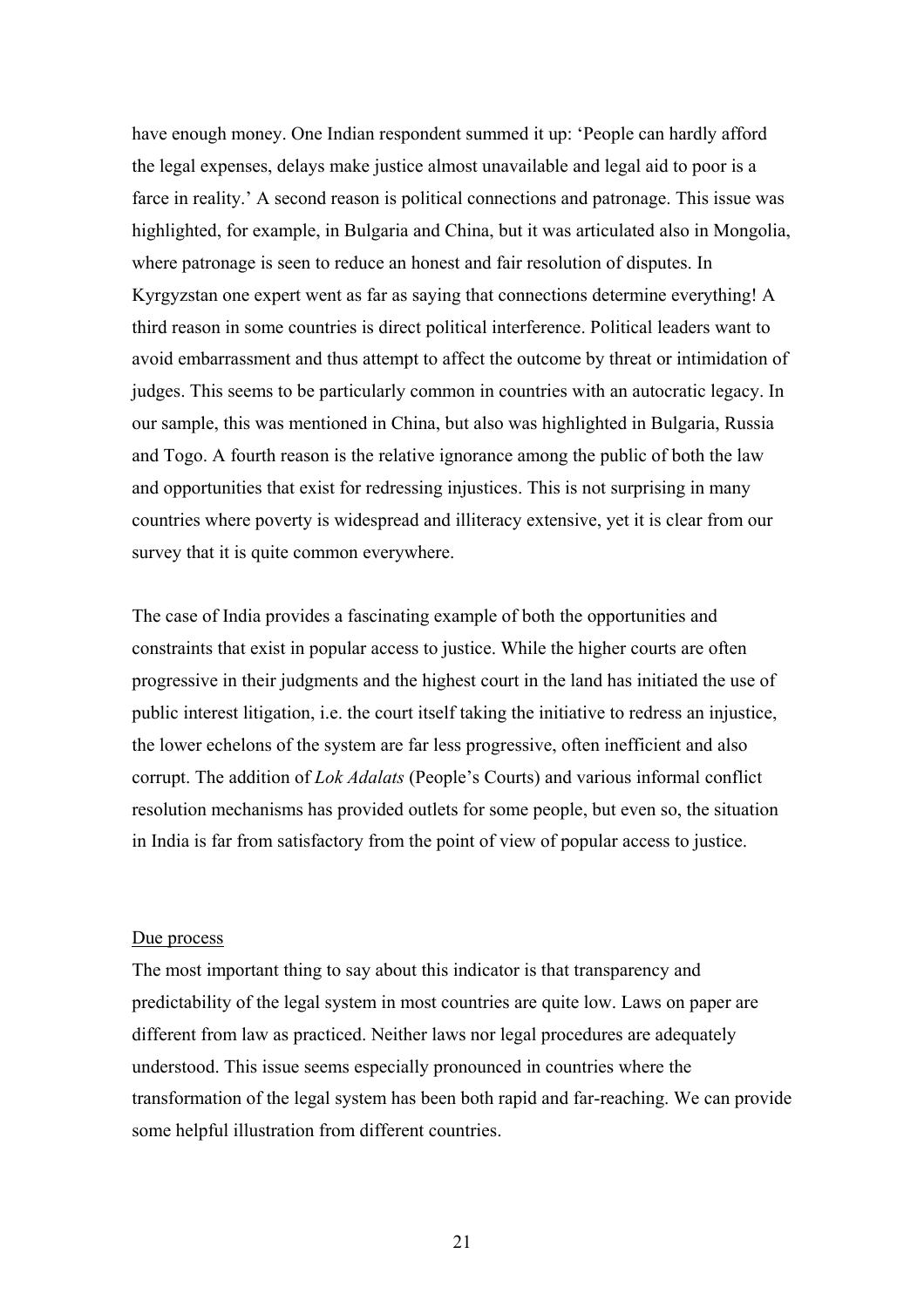It is no coincidence that Mongolia, one of the top scorers in our sample, comes out quite low on this indicator. Mongolia, which scores badly, despite being in top group is certainly a case of incomplete legal transition. The procedural rules are outdated and even though they were being revised at the time of our survey, judges are left with wide discretionary influence on both how justice is administered and the outcome of specific cases. It is little wonder that due process is widely seen as the weakest element of the governance realm in that country.

In Russia, the laws that are necessary for the market economy to function, are just taking shape. Our respondents make the point that judges often relapse to the laws of the old bureaucratic system. The response in Bulgaria is quite similar with frequent references to the relative 'clumsiness' of the new legal system. Too many changes in the laws and procedures too often is also quoted as a problem in Indonesia, although the legal reforms there have not been as extensive as in the former communist counties. Much of the dissatisfaction there is also related to the ease with which judges can be corrupted and totally ignore due process. This is referred to as *mafia peradilan* (court mafia) in Indonesia.

The complaints about the lack of due process also extend to law enforcement. For instance, as one respondent in Pakistan put it: 'evidence is doctored, there is no scientific procedure for recording evidence, and witness protection is not guaranteed.' The ineffectiveness of the police, often exacerbated by corruption, leave citizens without a sense of security. Although this complaint is specific to the judicial arena, its ramifications are often wider. As suggested in Working Paper Six, it tends to backfire on the perceived ability of the executive to guarantee the security of citizens.

#### Autonomy

The relative autonomy of the judicial arena in relation to other arenas is important if it is going to play its role in society. The discretion that follows from this autonomy, however, must be tempered by mechanisms for ensuring accountability, the latter being a key principle of good governance. Such mechanisms tend to be weak, if not absent, in the countries included in this survey.

22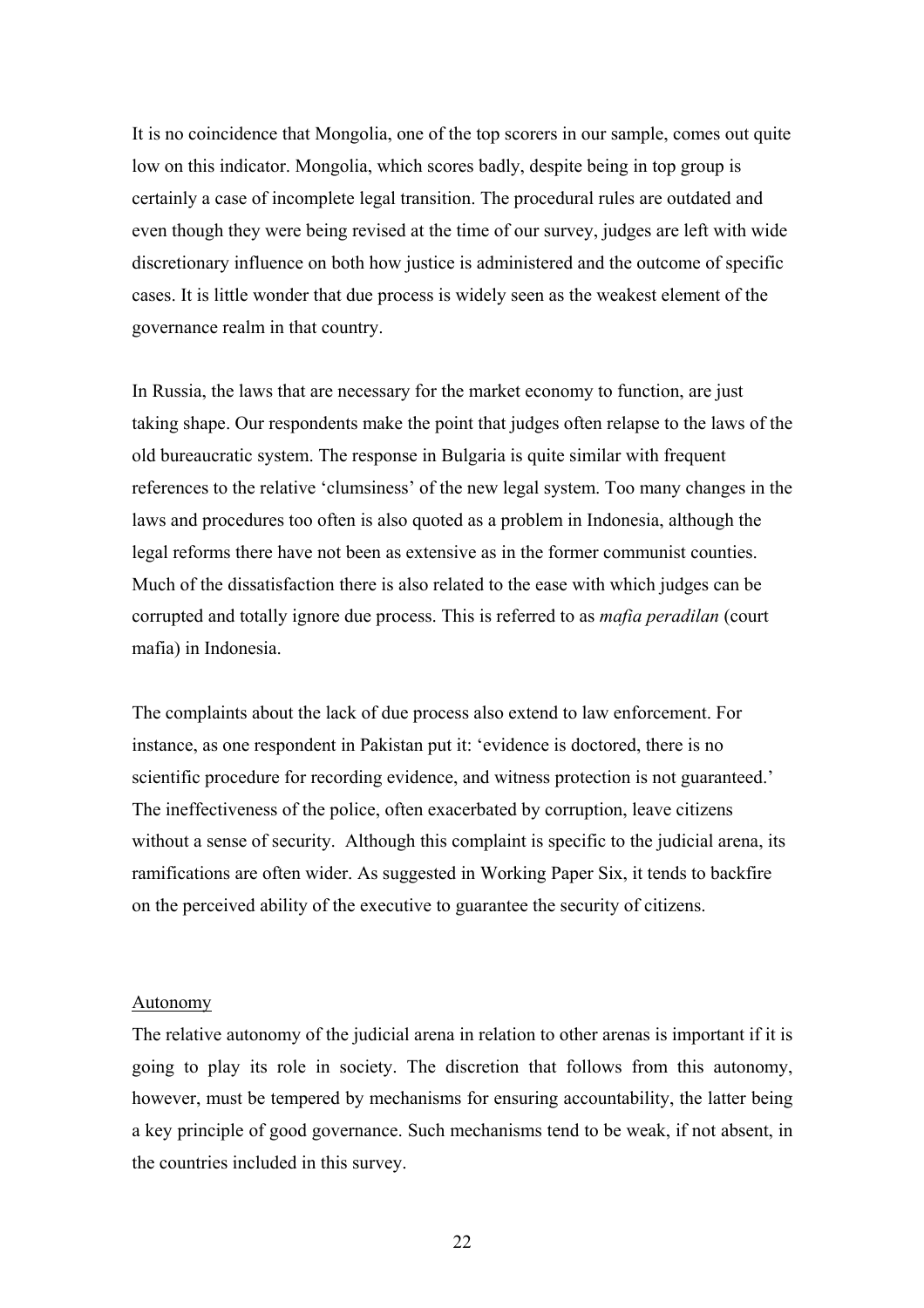This time, only three countries – Chile, Jordan and Thailand – are rated above the threepoint level. Thailand is the only country where respondents strongly express the view that accountability mechanisms are in place and work. They point to the clear separation between the executive and the judicial branches of government today. In their view, the courts operate free from political interference or corruption. They also make reference to the existence in the Thai constitution of provisions for public organizations to carry out inspections of the judiciary, although many admitted that accountability processes in practice are still slow.

The lack of public scrutiny and the implications for accountability was a common theme also in other countries, such as China and Russia, where there is little scope for public scrutiny. 'Accountability of judges to the public is insignificant' was a frequent comment by our Russian respondents. In China, one WIP noted: 'it is almost a commonly accepted that  $\leq$  without money, don't go to the court $\geq$ . In other countries, such as India and Tanzania, public scrutiny may exist in theory, but does not have an impact on the accountability of judicial officers.

While there is much criticism of the way judges use their discretion, there is also some praise. Individual judges can serve as role models and make a difference by reversing lower court decisions. This was highlighted especially in the Philippines, where the Chief Justice at the time of our survey was seen as a man of substantial credibility. Many respondents admitted that their inclination to give a relatively high score on this indicator was related to his particular role in the administration of justice.

Corruption was cited again as a serious problem undermining the autonomy of the judiciary. A respondent from Kyrgyzstan captured the feeling of many of his fellowcountrymen when he said that, 'the problem is that authorities do not want courts to really be independent.' A similar view was expressed in Togo: 'There is no real independence of the judicial system because of corrupt magistrates and frequent political pressure.'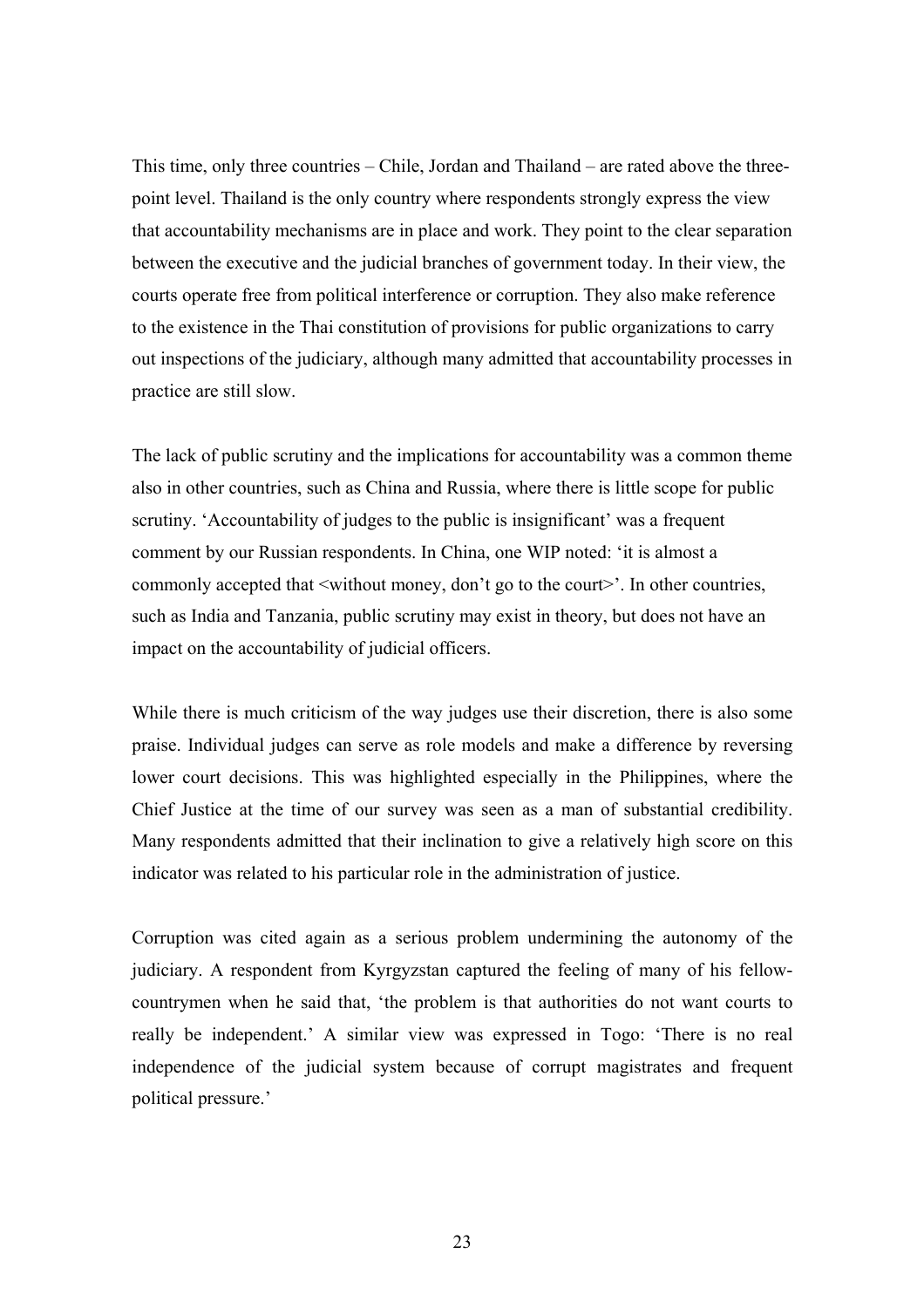Although the Ombudsman institution deals primarily with administrative law cases, wherever such an institution has been introduced, it faces the same accusation of being inefficient and corrupt. It is clear that the problem of accountability affects not only the executive and legislative branches of government, but also the judicial branch.

## International legal norms

 $\overline{a}$ 

The incorporation of international legal norms, especially in the field of human rights, has become an important matter in recent years. With the development of an international jurisprudence in this field, there has been a growing effort to spread these norms to national jurisdictions. A variety of inter-governmental organizations and international NGOs have spearheaded this activity. The International Human Rights Conference in Vienna in 1993 is one prominent example of this effort.

We were interested to probe the extent to which legal norms from the outside have been seriously considered by governments and members of the legal profession. We asked respondents more specifically to comment on the extent to which norms from various international conventions have been adopted.<sup>30</sup>

Two points are of special interest in discussing this indicator. The first is the lack of commitment by governments to international treaties. In virtually all countries, our respondents took a critical, if not cynical, position on this issue. One of our Indian WIPs noted that the Government of his country is quick to sign conventions, but slow in ratifying them, and even slower in implementing them. A similar comment was made by one of the Argentine respondents. Such references were also included in comments made by respondents in China, Indonesia, Kyrgyzstan, Peru and Togo.

The second point concerns the role of the international community in spreading these legal norms. Our respondents made it clear that they were aware that Western

<span id="page-23-0"></span> $30$  Our question did not make a distinction between signing and ratifying an international treaty, even less the extent to which legal norms taken from international treaties had been implemented. We recognize, therefore, that 'adoption' left our respondents a little confused as to what the question implied. Several respondents, however, made an effort to clarify their rating by commenting on the fact that their government had often signed a treaty but done little to live up to its aspirations.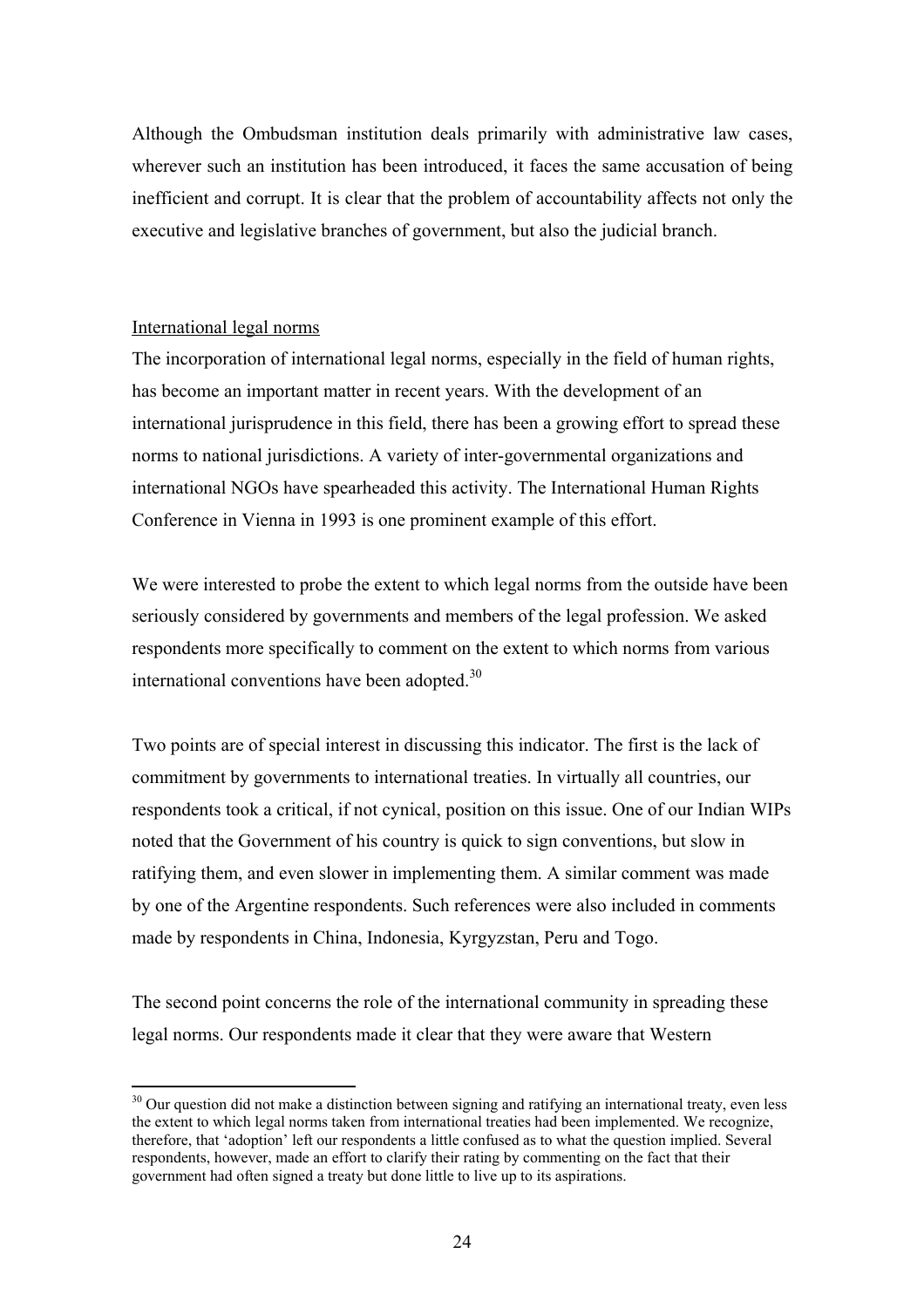governments and international NGOs exercise pressure on the government of their own countries to sign and ratify human rights agreement. Some approve of this; others see it as a form of neo-colonialism. There seems to be a relatively broad agreement, however, that foreign governments and NGOs have little, if any, impact on what happens in their respective countries. Proliferation of international legal norms, therefore, is not likely to take place very rapidly. It is a process that will take its time, if the comments we received are anything to go by.

## Non-judicial processes

Not all conflicts are resolved by formal judicial institutions. We include in this arena, therefore, also those non-judicial institutions or processes that do participate in the administration of justice. Somewhat to our surprise, respondents indicated that these institutions and processes are quite important in their countries. It is no surprise, therefore, that the ratings on this indicator were generally quite high. Non-judicial or non-formal mechanisms are typically found at the local level and usually involve civil rather than criminal cases. Examples of such institutions are, for instance, courts of elders in Kyrgyzstan, tribal mediation processes in the Philippines and Tanzania, traditional chiefs in Togo, and religious groups in Thailand. In other countries, reference was made to the existence of village mediation systems. We were also informed that NGOs were sometimes performing the role of resolving local conflicts. Thus, there are quite a variety of institutions and processes in place. It may be important to point out that such institutions have developed also in former communist countries.

These non-formal institutions are often preferred because they are less costly and the local parties to the conflict are familiar with the procedures. Another reason that was mentioned is the corrupt nature of the judicial system. People avoid the formal courts because they don't trust them. It is clear, however, from comments we received in both China and Russia that non-formal mechanisms are not always a blessing. They tend to be biased against women and there is also room for both corruption and violence also in these institutions. For instance, 'honor' killings of women were mentioned as problematic in both Jordan and Pakistan.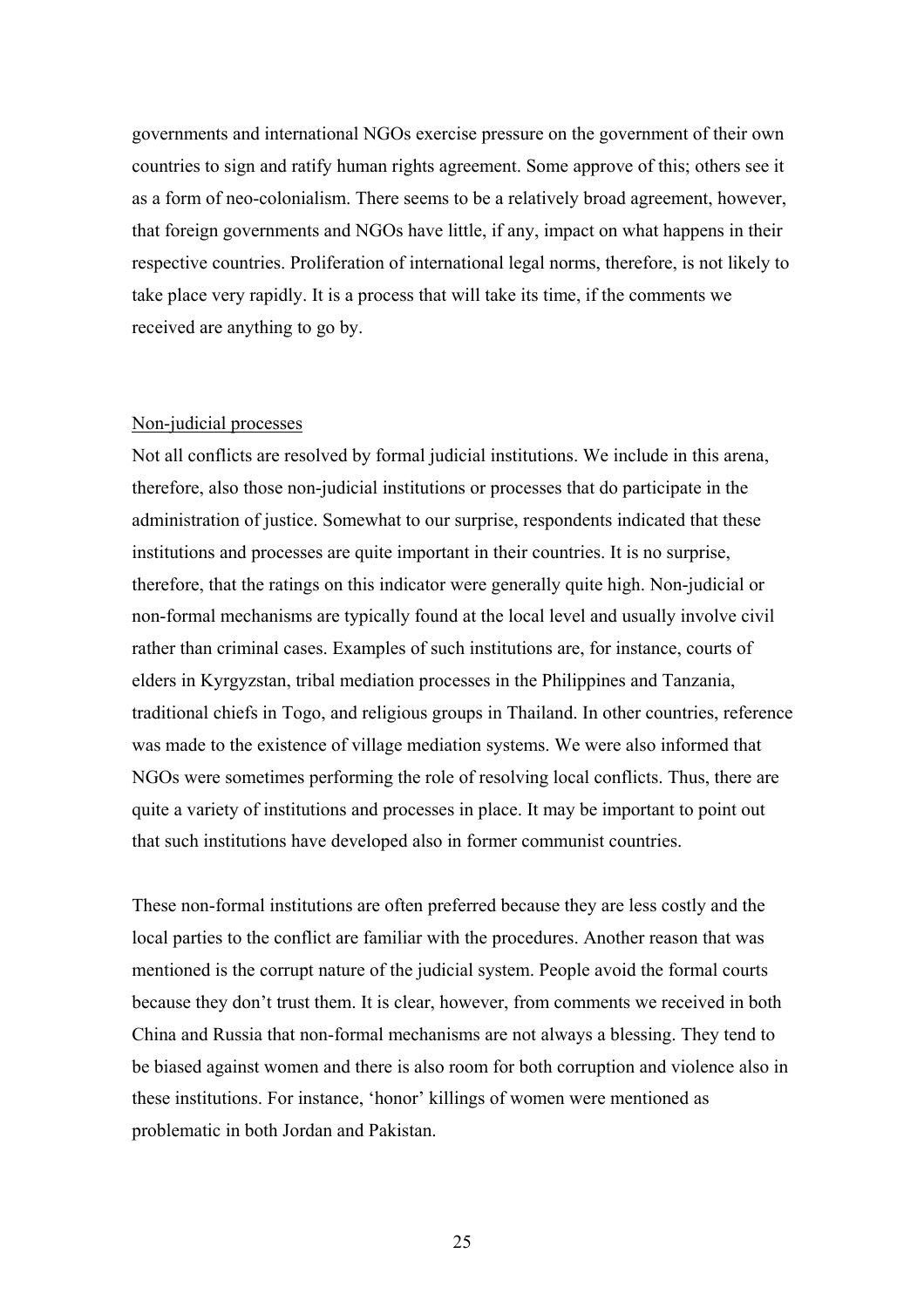Non-formal mechanisms seem to exist because they fill a void that is not covered by formal courts. There is no evidence that they are in decline. In fact, in India, the country coordinator notes that these institutions are not only necessary, but also promoted by organizations working with rural and urban poor. Any effort at assessing the state of governance in a country, therefore, has good reason to include non-formal mechanisms for resolving conflict.

#### **Implications for Research and Practice**

Before discussing the implications for research and practice, we like to highlight three main points that come out of the discussion in this paper. The first is that the judicial arena is problematic in virtually all countries included in our survey. Access to justice remains low and interest in improving national legal systems by incorporating norms from outside is similarly faint. The second point is that the reasons for the weakness of the judicial system are worrisome. Administration of justice is not only slow, but often also corrupt. People lack trust in the court system.

The third point is that the problems may be particularly pronounced in former communist countries, including China, because of both the pace and extent of economic and political reform. Laws are often outdated and create problems for the transformation of these regimes.

#### Implications for Research

The first point that we like to make here is that while including the judicial arena at par with other arenas in approaching governance, it is evident that there is still a need for more and better data on what is happening. This applies not only to non-formal institutions and processes, but also to the performance of formal courts and other institutions operating in this arena. Compared to data availability in other arenas, the situation in the judicial arena is still problematic.

The second point is that issues of justice are important to people. Much of what is going on in the judicial arena has an intrinsic value to people. Thus, it is not enough to look at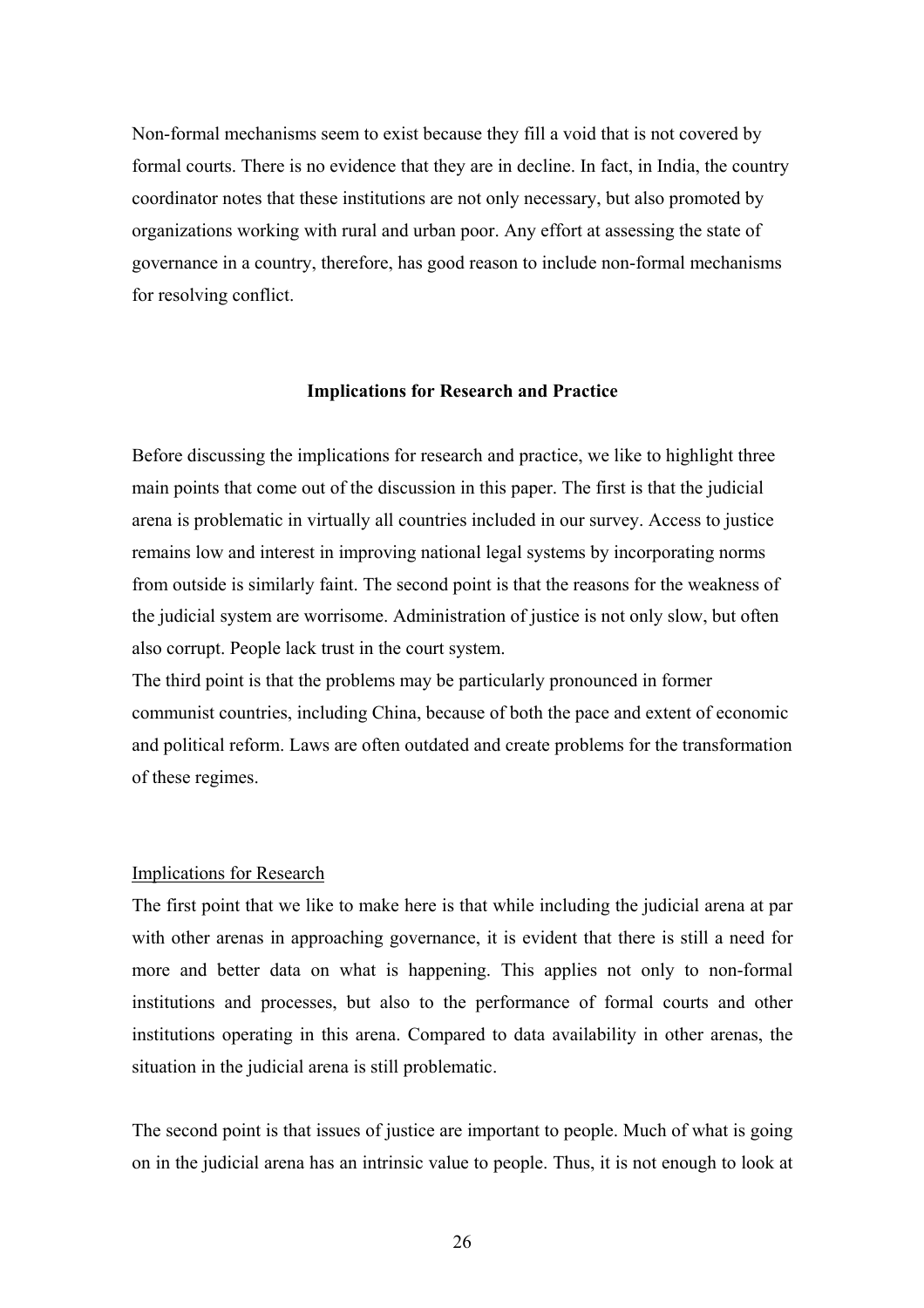the legal system merely in instrumental terms, e.g. how it contributes to socio-economic development. Our survey has made it clear that a fair way of administering justice is not just a means but also an end in itself.

The third point is that we still know very little about how different legal systems work. Although many of the problems that the WGS has identified seem to cut across different systems, there may be reason to follow up the work of Norgaard and Hilmer Pedersen<sup>31</sup> on how particular legal systems relate to democracy and development. Does the legacy of a civil or common law system make a difference? Do 'mixed' systems, as the two authors suggest, pose more problems than those that are pure? Our survey suggests that further research on this kind of issues would be important and potentially rewarding.

The fourth point concerns the relationship of the judicial arena to other governance arenas. Our survey shows that the executive branch is often interfering in the affairs of the judiciary. Especially intriguing in our findings is also the relationship to civil society and the prevalence of non-formal, often community-based, institutions that play an important role in resolving conflicts at the local level. This is generally a complementary function, although it may also be conflictual, since local justice administration by non-formal institutions is not always sufficient or satisfactory.

# Implications for Practice

The main finding is that in our governance perspective the judicial arena is important but the way it functions is not very satisfactory. While some of these problems may be possible to address through capacity building, it is clear that they are more political than technical in nature. Our survey points to the many cases of political interference, the lack of accountability and widespread corruption. Respondents have repeatedly drawn attention to the fact that that connections matter and money buys justice.

We do not suggest that the international donor community should stop funding work in the judicial arena, but we do agree with Carothers that aid to this arena has not been very effective to date. As he writes, "after more than ten years and hundreds of millions

<span id="page-26-0"></span><sup>31</sup> Norgaard and Hilmer Pedersen, *op.cit*.